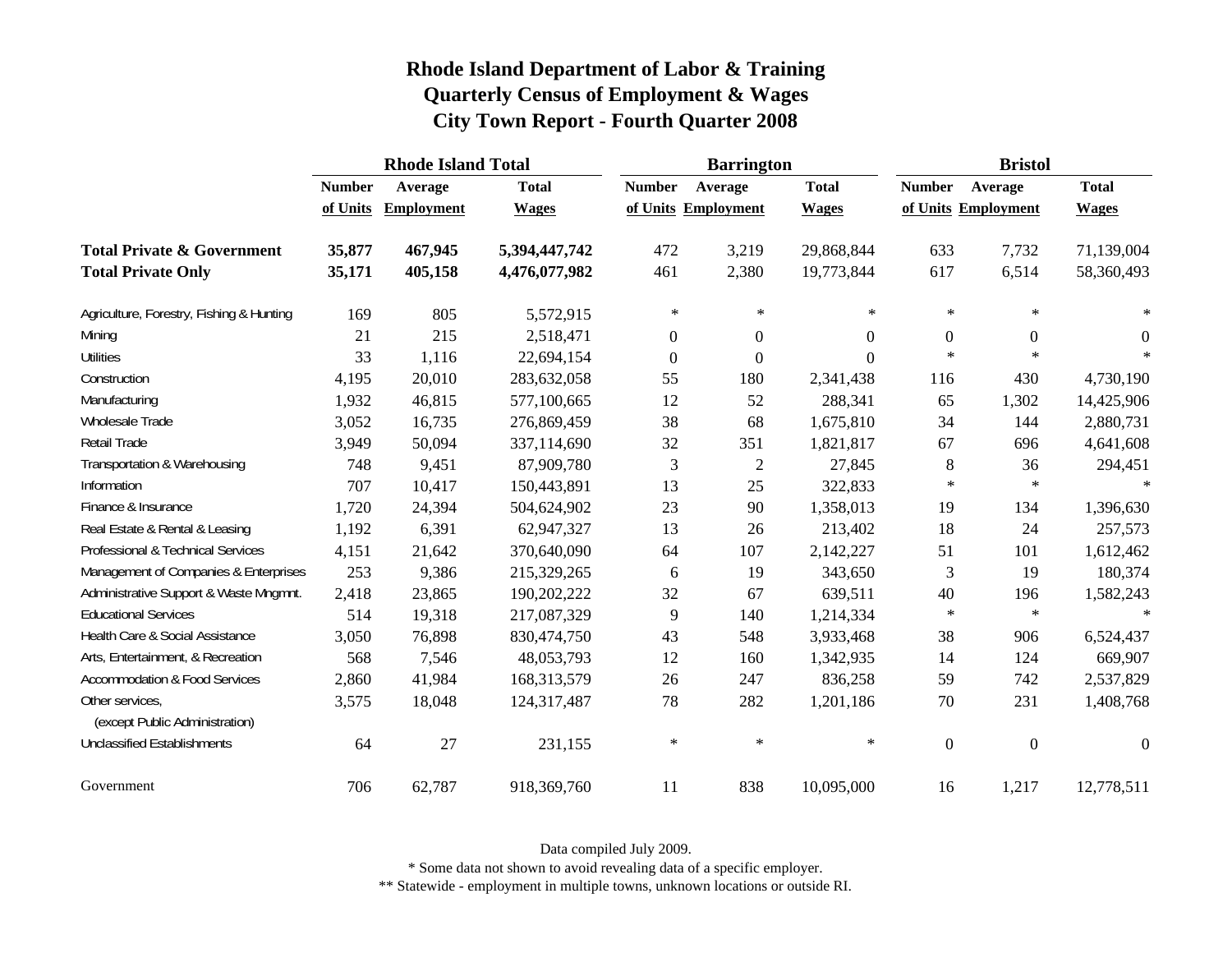|                                                   |               | <b>Burrillville</b> |              |               | <b>Central Falls</b> |                  |                  | <b>Charlestown</b> |              |  |
|---------------------------------------------------|---------------|---------------------|--------------|---------------|----------------------|------------------|------------------|--------------------|--------------|--|
|                                                   | <b>Number</b> | Average             | <b>Total</b> | <b>Number</b> | Average              | <b>Total</b>     | <b>Number</b>    | Average            | <b>Total</b> |  |
|                                                   | of Units      | <b>Employment</b>   | <b>Wages</b> |               | of Units Employment  | <b>Wages</b>     | of Units         | Employment         | <b>Wages</b> |  |
| <b>Total Private &amp; Government</b>             | 307           | 3,075               | 27,657,358   | 242           | 2,950                | 28,931,958       | 249              | 1,669              | 15,690,992   |  |
| <b>Total Private Only</b>                         | 291           | 2,421               | 21,428,771   | 231           | 2,118                | 17,693,919       | 235              | 1,470              | 13,383,278   |  |
| Agriculture, Forestry, Fishing & Hunting          | $\ast$        | $\ast$              | $\ast$       | $\theta$      | $\overline{0}$       | $\overline{0}$   | $\ast$           | $\ast$             |              |  |
| Mining                                            | $\mathbf{0}$  | $\boldsymbol{0}$    | 0            | $\theta$      | $\overline{0}$       | $\overline{0}$   | $\ast$           | $\ast$             |              |  |
| <b>Utilities</b>                                  | $\ast$        | $\ast$              | $\ast$       | $\theta$      | $\theta$             | $\overline{0}$   | $\boldsymbol{0}$ | $\boldsymbol{0}$   | $\Omega$     |  |
| Construction                                      | 70            | 267                 | 3,299,813    | 23            | 125                  | 1384719          | 59               | 171                | 1,897,978    |  |
| Manufacturing                                     | 11            | 485                 | 5,741,475    | 30            | 671                  | 6,920,849        | 6                | 339                | 3,935,660    |  |
| Wholesale Trade                                   | 19            | 39                  | 609,230      | 6             | 39                   | 353,613          | 10               | 40                 | 656,649      |  |
| Retail Trade                                      | 18            | 160                 | 805,886      | 35            | 185                  | 1,139,838        | 25               | 129                | 941,424      |  |
| Transportation & Warehousing                      | 5             | 11                  | 159,343      | 6             | 84                   | 684,895          | $\,8\,$          | 147                | 771,263      |  |
| Information                                       | 7             | 35                  | 273,200      | $\ast$        | $\ast$               | $\ast$           | $\overline{4}$   | 21                 | 133,120      |  |
| Finance & Insurance                               | 10            | 35                  | 688,802      | 10            | 79                   | 692,843          | 6                | 33                 | 591,276      |  |
| Real Estate & Rental & Leasing                    | 6             | 10                  | 52,401       | 9             | 44                   | 309,560          | 10               | 20                 | 213,727      |  |
| Professional & Technical Services                 | 20            | 53                  | 795,007      | 9             | 22                   | 174,611          | 19               | 39                 | 501,532      |  |
| Management of Companies & Enterprises             | $\ast$        | $\ast$              | $\ast$       | $\theta$      | $\boldsymbol{0}$     | $\boldsymbol{0}$ | $\boldsymbol{0}$ | $\boldsymbol{0}$   | $\theta$     |  |
| Administrative Support & Waste Mngmnt.            | 23            | 78                  | 583,555      | 15            | 330                  | 2,585,032        | 21               | 71                 | 466,136      |  |
| <b>Educational Services</b>                       | 5             | 13                  | 37,638       | $\ast$        | $\ast$               | $\ast$           | $\ast$           | $\star$            |              |  |
| Health Care & Social Assistance                   | 18            | 494                 | 3,637,240    | 21            | 235                  | 1,615,227        | 18               | 191                | 1,703,399    |  |
| Arts, Entertainment, & Recreation                 | 5             | 44                  | 145,044      | $\ast$        | $\ast$               | $\ast$           | $\overline{4}$   | 21                 | 538,364      |  |
| <b>Accommodation &amp; Food Services</b>          | 26            | 438                 | 1,396,179    | 29            | 149                  | 606,246          | 18               | 195                | 752,139      |  |
| Other services,<br>(except Public Administration) | 42            | 189                 | 2,097,947    | 35            | 105                  | 682,133          | $\ast$           | $\ast$             |              |  |
| <b>Unclassified Establishments</b>                | $\ast$        | $\ast$              | $\ast$       | $\mathbf{0}$  | $\boldsymbol{0}$     | $\boldsymbol{0}$ | $\boldsymbol{0}$ | $\overline{0}$     | $\Omega$     |  |
| Government                                        | 16            | 654                 | 6,228,587    | 11            | 831                  | 11,238,039       | 14               | 199                | 2,307,714    |  |

Data compiled July 2009.

\* Some data not shown to avoid revealing data of a specific employer.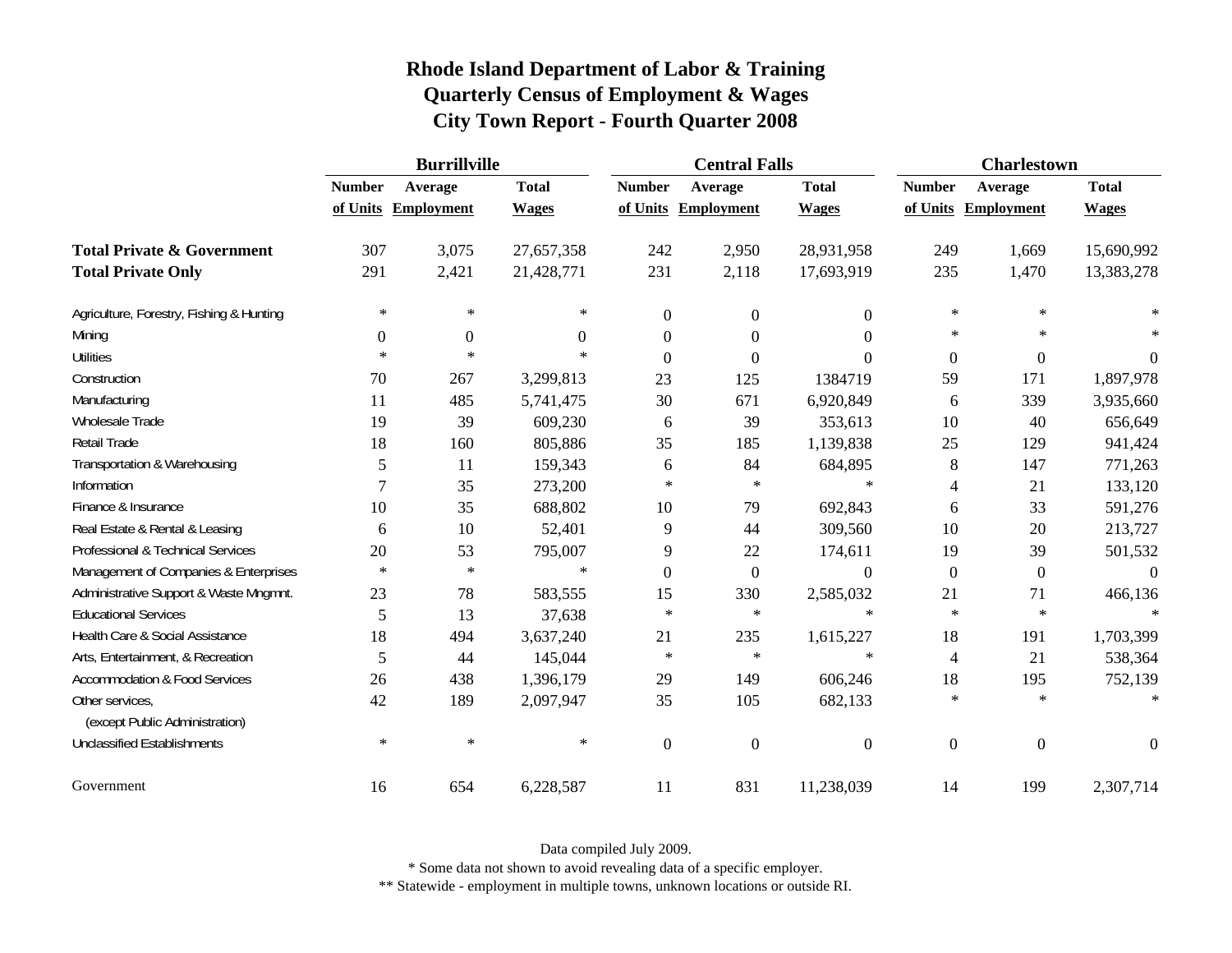|                                                   |                  | Coventry          |                | <b>Cranston</b>  |                   |                  | <b>Cumberland</b> |                   |              |
|---------------------------------------------------|------------------|-------------------|----------------|------------------|-------------------|------------------|-------------------|-------------------|--------------|
|                                                   | <b>Number</b>    | Average           | <b>Total</b>   | <b>Number</b>    | Average           | <b>Total</b>     | <b>Number</b>     | Average           | <b>Total</b> |
|                                                   | of Units         | <b>Employment</b> | <b>Wages</b>   | of Units         | <b>Employment</b> | <b>Wages</b>     | of Units          | <b>Employment</b> | <b>Wages</b> |
| <b>Total Private &amp; Government</b>             | 765              | 8,287             | 70,387,080     | 2,583            | 34,675            | 394,228,579      | 899               | 9,297             | 111,047,356  |
| <b>Total Private Only</b>                         | 747              | 6,892             | 55,256,413     | 2,560            | 28,273            | 275,255,989      | 882               | 7,846             | 98,161,194   |
| Agriculture, Forestry, Fishing & Hunting          | $\ast$           | $\ast$            | $\ast$         | 6                | 17                | 111,719          | $\ast$            | $\ast$            |              |
| Mining                                            | $\boldsymbol{0}$ | $\mathbf{0}$      | $\overline{0}$ | $\star$          | $\ast$            | $\ast$           | $\ast$            | $\star$           | $\ast$       |
| <b>Utilities</b>                                  | $\overline{0}$   | $\Omega$          | $\Omega$       | $\ast$           | $\ast$            | $\ast$           | $\ast$            | $\ast$            | $\ast$       |
| Construction                                      | 157              | 572               | 5,700,451      | 289              | 1,503             | 21,243,416       | 142               | 852               | 11,778,899   |
| Manufacturing                                     | 44               | 763               | 11,731,682     | 184              | 4,157             | 52,751,766       | 47                | 1,445             | 15,948,547   |
| Wholesale Trade                                   | 46               | 275               | 4,162,745      | 202              | 1,671             | 22,788,526       | 90                | 628               | 11,586,079   |
| Retail Trade                                      | 91               | 1,807             | 11,685,170     | 310              | 4,341             | 30,449,034       | 79                | 916               | 5,767,755    |
| Transportation & Warehousing                      | 13               | 340               | 1,953,371      | 57               | 632               | 7,158,247        | 23                | 476               | 4,696,805    |
| Information                                       | 9                | 30                | 332,377        | 38               | 1,666             | 24,129,673       | 21                | 102               | 782,775      |
| Finance & Insurance                               | 24               | 116               | 1,222,009      | 142              | 826               | 9,029,444        | 41                | 154               | 20,004,809   |
| Real Estate & Rental & Leasing                    | 24               | 69                | 399,551        | 94               | 433               | 6,029,654        | 40                | 114               | 1,318,097    |
| Professional & Technical Services                 | 59               | 189               | 2,198,388      | 265              | 1,672             | 24,861,749       | 83                | 386               | 5,568,408    |
| Management of Companies & Enterprises             | 5                | 53                | 845,665        | 16               | 276               | 3,633,562        | $\ast$            | $\ast$            | $\ast$       |
| Administrative Support & Waste Mngmnt.            | 64               | 267               | 1,999,931      | 182              | 2,220             | 14,378,338       | 50                | 174               | 1,460,520    |
| <b>Educational Services</b>                       | 8                | 106               | 565,557        | 34               | 339               | 2,262,088        | 12                | 110               | 521,878      |
| Health Care & Social Assistance                   | 40               | 913               | 7,284,859      | 268              | 3,948             | 33,430,524       | 79                | 1,024             | 9,002,391    |
| Arts, Entertainment, & Recreation                 | 7                | 68                | 133,131        | 25               | 269               | 1,390,715        | 10                | 76                | 288,667      |
| <b>Accommodation &amp; Food Services</b>          | 68               | 1,031             | 3,359,166      | 181              | 2,655             | 9,815,283        | 57                | 645               | 2,217,805    |
| Other services,<br>(except Public Administration) | 85               | 279               | 1,609,356      | 265              | 1,578             | 10,852,247       | 98                | 529               | 3,640,474    |
| <b>Unclassified Establishments</b>                | $\ast$           | $\ast$            | $\ast$         | $\boldsymbol{0}$ | $\boldsymbol{0}$  | $\boldsymbol{0}$ | $\boldsymbol{0}$  | $\boldsymbol{0}$  | $\theta$     |
| Government                                        | 18               | 1,396             | 15,130,667     | 23               | 6,402             | 118,972,590      | 17                | 1,452             | 12,886,162   |

Data compiled July 2009.

\* Some data not shown to avoid revealing data of a specific employer.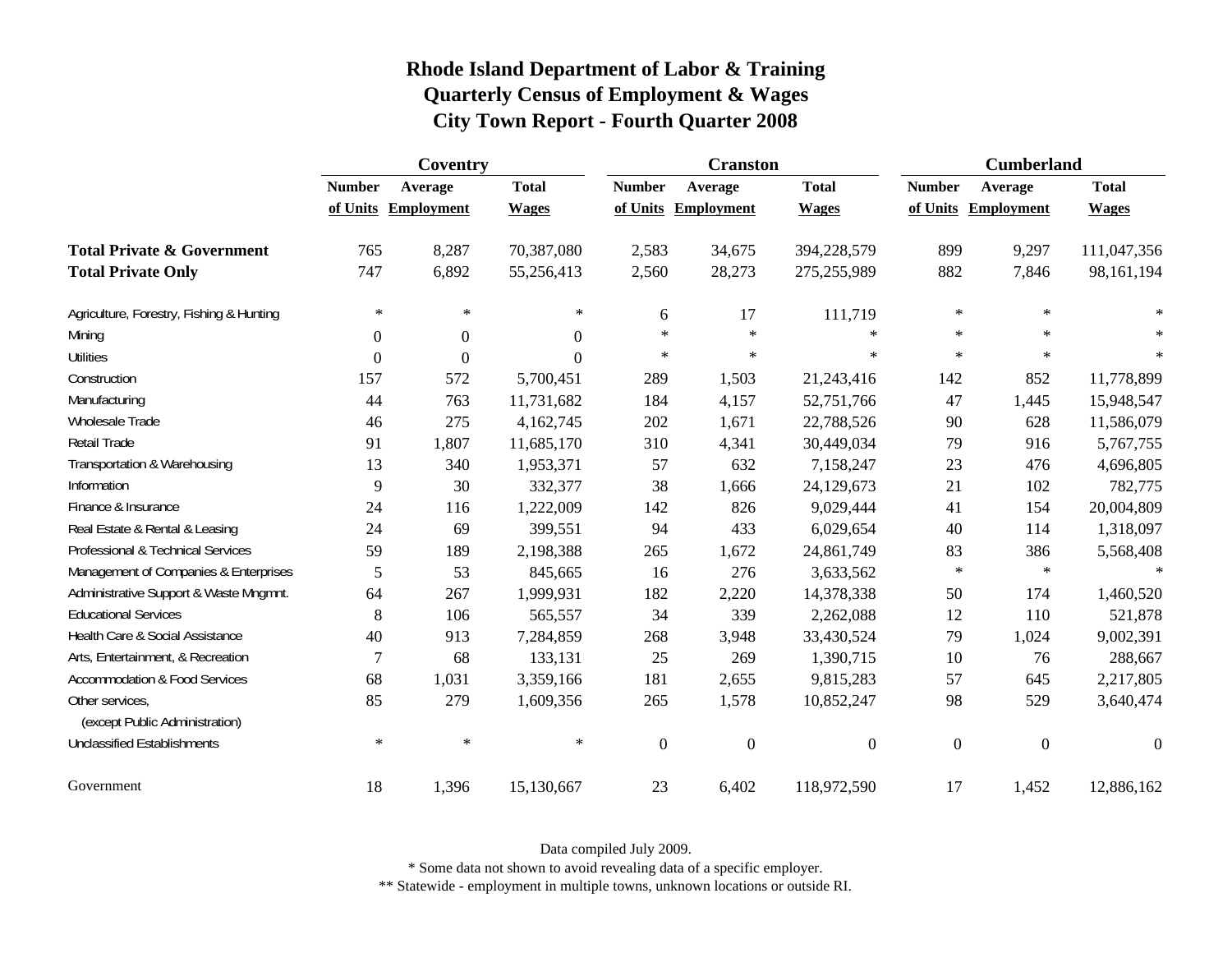|                                                   | <b>East Greenwich</b> |                   |                  | <b>East Providence</b> |                   |                  | <b>Exeter</b>    |                   |              |
|---------------------------------------------------|-----------------------|-------------------|------------------|------------------------|-------------------|------------------|------------------|-------------------|--------------|
|                                                   | <b>Number</b>         | Average           | <b>Total</b>     | <b>Number</b>          | Average           | <b>Total</b>     | <b>Number</b>    | Average           | <b>Total</b> |
|                                                   | of Units              | <b>Employment</b> | <b>Wages</b>     | of Units               | <b>Employment</b> | <b>Wages</b>     | of Units         | <b>Employment</b> | <b>Wages</b> |
| <b>Total Private &amp; Government</b>             | 758                   | 7,226             | 75,369,618       | 1,512                  | 22,133            | 243,681,799      | 190              | 1,232             | 9,956,568    |
| <b>Total Private Only</b>                         | 744                   | 6,445             | 66,073,686       | 1,489                  | 20,242            | 218,163,795      | 184              | 1,145             | 9,210,371    |
| Agriculture, Forestry, Fishing & Hunting          | 3                     | 10                | 68,378           | $\boldsymbol{0}$       | $\boldsymbol{0}$  | $\boldsymbol{0}$ | 6                | 127               | 618,959      |
| Mining                                            | $\theta$              | $\boldsymbol{0}$  | $\theta$         | $\boldsymbol{0}$       | $\boldsymbol{0}$  | $\boldsymbol{0}$ | $\boldsymbol{0}$ | $\boldsymbol{0}$  | $\Omega$     |
| <b>Utilities</b>                                  | $\theta$              | $\theta$          | $\theta$         | $\overline{0}$         | $\boldsymbol{0}$  | $\theta$         | $\mathbf{0}$     | $\mathbf{0}$      | $\Omega$     |
| Construction                                      | 44                    | 244               | 3,539,769        | 222                    | 1,255             | 22,040,222       | 30               | 93                | 999,711      |
| Manufacturing                                     | 27                    | 755               | 7,908,070        | 106                    | 2,430             | 31,875,477       | 7                | 46                | 485,566      |
| Wholesale Trade                                   | 76                    | 338               | 7,809,779        | 115                    | 1,382             | 18,849,354       | 10               | 79                | 741,179      |
| Retail Trade                                      | 68                    | 747               | 6,165,347        | 145                    | 1,741             | 12,662,658       | 17               | 61                | 480,208      |
| Transportation & Warehousing                      | 9                     | 116               | 1,278,949        | 36                     | 139               | 1,383,736        | 7                | 77                | 539,518      |
| Information                                       | 13                    | 30                | 457,745          | 23                     | 381               | 5,326,869        | $\ast$           | $\ast$            | $\ast$       |
| Finance & Insurance                               | 55                    | 344               | 5,546,326        | 110                    | 3,385             | 42,664,150       | $\ast$           | $\ast$            | $\ast$       |
| Real Estate & Rental & Leasing                    | 36                    | 101               | 1,002,062        | 47                     | 229               | 2,155,455        | 7                | 12                | 71,449       |
| Professional & Technical Services                 | 118                   | 510               | 8,582,487        | 159                    | 1,235             | 16,193,186       | 21               | 52                | 669,604      |
| Management of Companies & Enterprises             | $\overline{7}$        | 22                | 748,874          | 6                      | 114               | 3,181,969        | $\ast$           | $\ast$            | $\ast$       |
| Administrative Support & Waste Mngmnt.            | 42                    | 223               | 2,360,136        | 100                    | 1,169             | 8,322,865        | 22               | 142               | 1,596,358    |
| <b>Educational Services</b>                       | 13                    | 228               | 1,850,446        | 20                     | 476               | 4,492,152        | 4                | 18                | 206,069      |
| Health Care & Social Assistance                   | 89                    | 1,182             | 12,242,294       | 138                    | 3,776             | 36,245,383       | 11               | 206               | 1,467,997    |
| Arts, Entertainment, & Recreation                 | 15                    | 112               | 748,923          | 22                     | 411               | 2,071,940        | 6                | 43                | 246,609      |
| <b>Accommodation &amp; Food Services</b>          | 57                    | 1,166             | 4,196,402        | 102                    | 1,428             | 5,001,899        | 13               | 142               | 705,926      |
| Other services,<br>(except Public Administration) | 72                    | 317               | 1,567,699        | 138                    | 691               | 5,696,480        | 17               | 43                | 266,971      |
| <b>Unclassified Establishments</b>                | $\boldsymbol{0}$      | $\boldsymbol{0}$  | $\boldsymbol{0}$ | $\boldsymbol{0}$       | $\boldsymbol{0}$  | $\boldsymbol{0}$ | $\boldsymbol{0}$ | $\boldsymbol{0}$  | $\Omega$     |
| Government                                        | 14                    | 781               | 9,295,932        | 23                     | 1,891             | 25,518,004       | 6                | 87                | 746,197      |

Data compiled July 2009.

\* Some data not shown to avoid revealing data of a specific employer.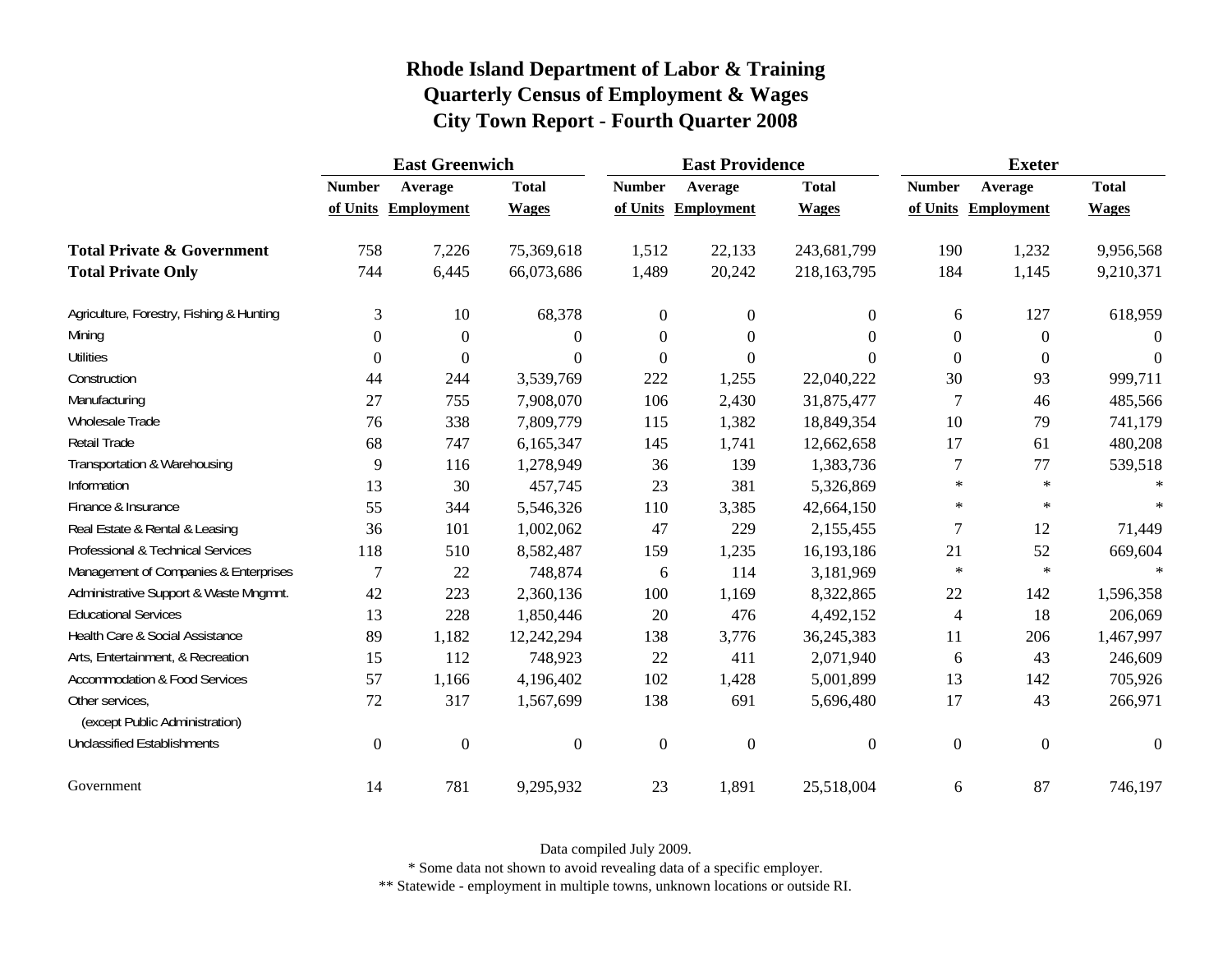|                                          | Foster           |                   |                | <b>Glocester</b> |                  |                  | Hopkinton        |                  |              |
|------------------------------------------|------------------|-------------------|----------------|------------------|------------------|------------------|------------------|------------------|--------------|
|                                          | <b>Number</b>    | Average           | <b>Total</b>   | <b>Number</b>    | Average          | <b>Total</b>     | <b>Number</b>    | Average          | <b>Total</b> |
|                                          | of Units         | <b>Employment</b> | <b>Wages</b>   | of Units         | Employment       | <b>Wages</b>     | of Units         | Employment       | <b>Wages</b> |
| <b>Total Private &amp; Government</b>    | 103              | 461               | 3,773,324      | 211              | 1,664            | 14,319,465       | 220              | 1,206            | 11,151,183   |
| <b>Total Private Only</b>                | 97               | 353               | 2,660,752      | 194              | 1,150            | 8,716,627        | 208              | 1,089            | 9,887,453    |
| Agriculture, Forestry, Fishing & Hunting | 4                | 21                | 129,831        | $\ast$           | $\ast$           | $\ast$           | 5                | 20               | 174,258      |
| Mining                                   | $\theta$         | $\boldsymbol{0}$  | $\overline{0}$ | $\overline{0}$   | $\overline{0}$   | $\overline{0}$   | $\ast$           | $\star$          |              |
| <b>Utilities</b>                         | $\overline{0}$   | $\boldsymbol{0}$  | $\Omega$       | $\theta$         | $\Omega$         | $\Omega$         | $\boldsymbol{0}$ | $\boldsymbol{0}$ | $\Omega$     |
| Construction                             | 25               | 76                | 722,683        | 58               | 136              | 1,481,712        | 65               | 165              | 1,831,890    |
| Manufacturing                            | 6                | 7                 | 48,870         | $\ast$           | $\ast$           | $\ast$           | 19               | 365              | 3,913,656    |
| Wholesale Trade                          | 5                | 8                 | 46,486         | 7                | 4                | 52,238           | 9                | 26               | 532,819      |
| Retail Trade                             | 5                | 22                | 74,643         | 21               | 184              | 953,336          | 18               | 97               | 526,137      |
| Transportation & Warehousing             | $\ast$           | $\ast$            | $\ast$         | 6                | 68               | 578,819          | 6                | 24               | 262,289      |
| Information                              | $\ast$           | $\ast$            | $\ast$         | $\overline{4}$   | 20               | 109,034          | 4                | 13               | 49,987       |
| Finance & Insurance                      | $\ast$           | $\ast$            | $\ast$         | 6                | 22               | 222,938          | $\ast$           | $\star$          | $*$          |
| Real Estate & Rental & Leasing           | $\ast$           | $\ast$            | $\ast$         | 3                | $\sqrt{2}$       | 18,200           | 4                | 3                | 9,290        |
| Professional & Technical Services        | 10               | 14                | 231,380        | 16               | 85               | 1,364,804        | 14               | 42               | 556,454      |
| Management of Companies & Enterprises    | $\ast$           | $\ast$            | $\ast$         | $\star$          | $\ast$           | $\ast$           | $\ast$           | $\ast$           | $\ast$       |
| Administrative Support & Waste Mngmnt.   | 12               | 14                | 89,362         | 14               | 23               | 200,291          | 18               | 33               | 344,560      |
| <b>Educational Services</b>              | $\boldsymbol{0}$ | $\boldsymbol{0}$  | $\Omega$       | $\ast$           | $\ast$           | $\ast$           | $\ast$           | $\star$          |              |
| Health Care & Social Assistance          | 7                | 54                | 452,473        | 13               | 357              | 2,553,274        | 15               | 157              | 1,057,392    |
| Arts, Entertainment, & Recreation        | $\ast$           | $\ast$            | $\ast$         | 3                | 19               | 153,282          | 5                | 52               | 178,850      |
| <b>Accommodation &amp; Food Services</b> | 7                | 34                | 111,361        | 15               | 161              | 478,087          | $\tau$           | 40               | 182,622      |
| Other services,                          | 5                | 6                 | 42,916         | 23               | 44               | 326,495          | 14               | 42               | 147,339      |
| (except Public Administration)           |                  |                   |                |                  |                  |                  |                  |                  |              |
| <b>Unclassified Establishments</b>       | $\overline{0}$   | $\boldsymbol{0}$  | $\overline{0}$ | $\boldsymbol{0}$ | $\boldsymbol{0}$ | $\boldsymbol{0}$ | $\boldsymbol{0}$ | $\boldsymbol{0}$ | $\theta$     |
| Government                               | 6                | 110               | 1,112,572      | 17               | 513              | 5,602,838        | 12               | 119              | 1,263,730    |

Data compiled July 2009.

\* Some data not shown to avoid revealing data of a specific employer.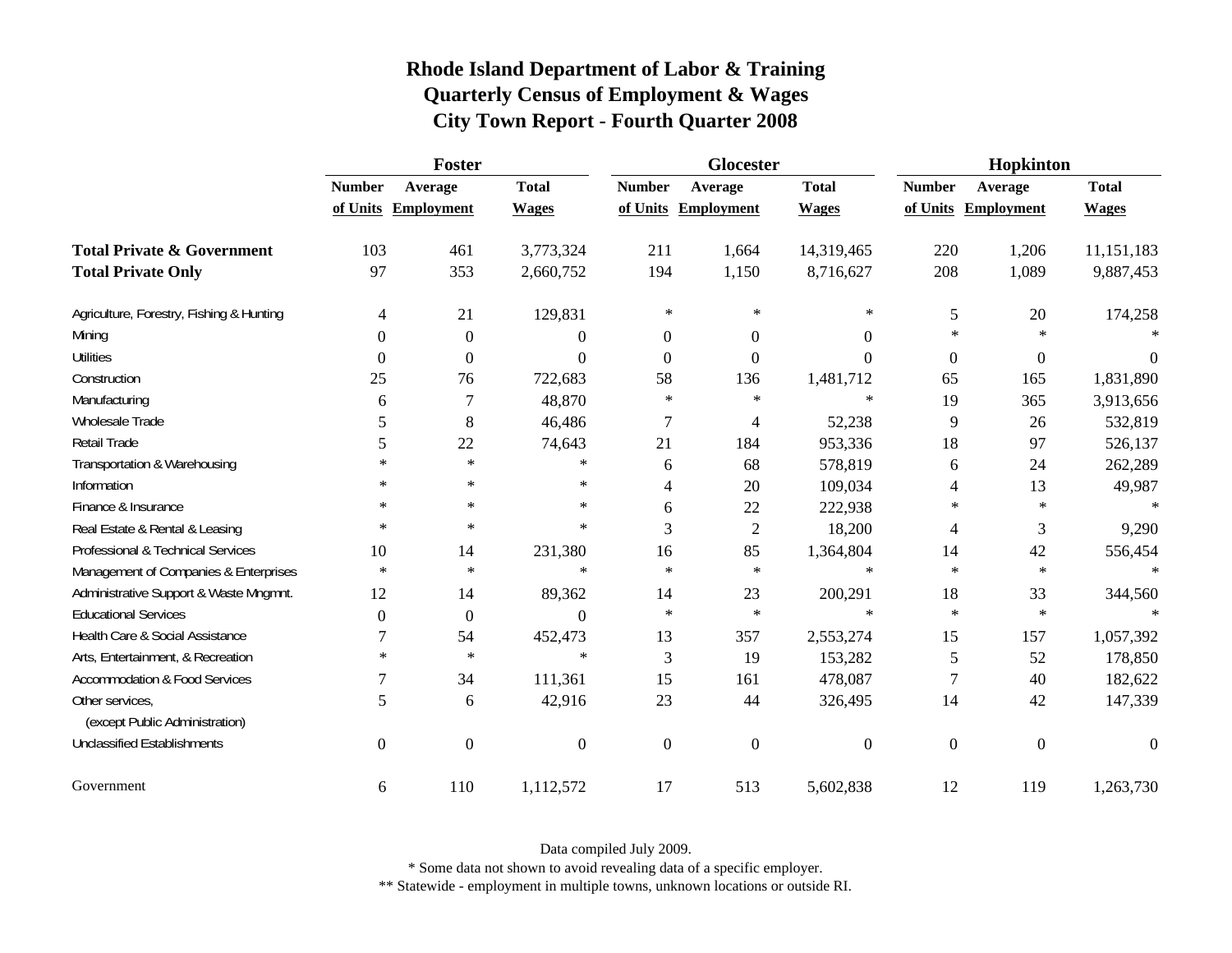|                                                   | <b>Jamestown</b> |                   |                  |                  | <b>Johnston</b>   |                  |                | <b>Lincoln</b>    |                |  |
|---------------------------------------------------|------------------|-------------------|------------------|------------------|-------------------|------------------|----------------|-------------------|----------------|--|
|                                                   | <b>Number</b>    | Average           | <b>Total</b>     | <b>Number</b>    | Average           | <b>Total</b>     | <b>Number</b>  | Average           | <b>Total</b>   |  |
|                                                   | of Units         | <b>Employment</b> | <b>Wages</b>     | of Units         | <b>Employment</b> | <b>Wages</b>     | of Units       | <b>Employment</b> | <b>Wages</b>   |  |
| <b>Total Private &amp; Government</b>             | 224              | 1,257             | 11,982,741       | 1,093            | 11,335            | 120,208,096      | 798            | 14,283            | 160,830,844    |  |
| <b>Total Private Only</b>                         | 212              | 970               | 9,475,387        | 1,080            | 10,130            | 109,373,108      | 776            | 13,008            | 144,996,265    |  |
| Agriculture, Forestry, Fishing & Hunting          | $\ast$           | $\ast$            | ∗                | 10               | 36                | 176,977          | $\ast$         | $\ast$            |                |  |
| Mining                                            | $\overline{0}$   | $\overline{0}$    | $\boldsymbol{0}$ | $\ast$           | $\ast$            | $\ast$           | $\overline{0}$ | $\Omega$          | $\overline{0}$ |  |
| <b>Utilities</b>                                  | $\overline{0}$   | $\Omega$          | $\boldsymbol{0}$ | $\ast$           | $\ast$            | $\ast$           | $\star$        | $\ast$            |                |  |
| Construction                                      | 33               | 103               | 1,337,946        | 182              | 829               | 11,508,066       | 105            | 834               | 12,387,482     |  |
| Manufacturing                                     | 4                | 7                 | 39,629           | 97               | 1,186             | 14,215,414       | 50             | 2,543             | 29,449,492     |  |
| Wholesale Trade                                   | 17               | 34                | 725,674          | 58               | 286               | 4,386,818        | 82             | 805               | 12,343,211     |  |
| Retail Trade                                      | 14               | 96                | 541,395          | 131              | 1,455             | 10,921,089       | 55             | 894               | 6,785,430      |  |
| Transportation & Warehousing                      | $\ast$           | $\ast$            | $\ast$           | 43               | 269               | 3,189,526        | 20             | 400               | 3,913,808      |  |
| Information                                       | 3                | 12                | 111,717          | 11               | 92                | 1,590,372        | 16             | 302               | 4,019,562      |  |
| Finance & Insurance                               | 6                | 24                | 620,391          | 35               | 1,194             | 22,841,335       | 45             | 2,648             | 34,474,416     |  |
| Real Estate & Rental & Leasing                    | 10               | 45                | 312,715          | 29               | 267               | 2,493,363        | 25             | 63                | 623,947        |  |
| Professional & Technical Services                 | 45               | 98                | 1,676,619        | 60               | 143               | 1,619,821        | 105            | 621               | 12,398,301     |  |
| Management of Companies & Enterprises             | $\ast$           | $\ast$            | $\ast$           | $\boldsymbol{0}$ | $\boldsymbol{0}$  | $\boldsymbol{0}$ | $\,8\,$        | 70                | 944,364        |  |
| Administrative Support & Waste Mngmnt.            | 17               | 55                | 367,634          | 123              | 1,367             | 13,167,716       | 48             | 569               | 3,943,946      |  |
| <b>Educational Services</b>                       | 3                |                   | 292,884          | 9                | 25                | 156,359          | 10             | 108               | 903,381        |  |
| Health Care & Social Assistance                   | 10               | 122               | 1,126,970        | 91               | 1,533             | 16,054,477       | 68             | 975               | 8,654,936      |  |
| Arts, Entertainment, & Recreation                 | 9                | 119               | 590,759          | 7                | 44                | 222,320          | 24             | 1,120             | 7,848,412      |  |
| <b>Accommodation &amp; Food Services</b>          | 13               | 149               | 523,159          | 86               | 888               | 3,149,472        | 51             | 709               | 2,595,719      |  |
| Other services,<br>(except Public Administration) | 21               | 79                | 882,253          | 105              | 486               | 3,013,754        | 60             | 230               | 1,259,939      |  |
| <b>Unclassified Establishments</b>                | $\boldsymbol{0}$ | $\overline{0}$    | $\boldsymbol{0}$ | $\boldsymbol{0}$ | $\boldsymbol{0}$  | $\boldsymbol{0}$ | $\overline{0}$ | $\mathbf{0}$      | $\theta$       |  |
| Government                                        | 12               | 286               | 2,507,354        | 13               | 1,206             | 10,834,988       | $22\,$         | 1,276             | 15,834,579     |  |

Data compiled July 2009.

\* Some data not shown to avoid revealing data of a specific employer.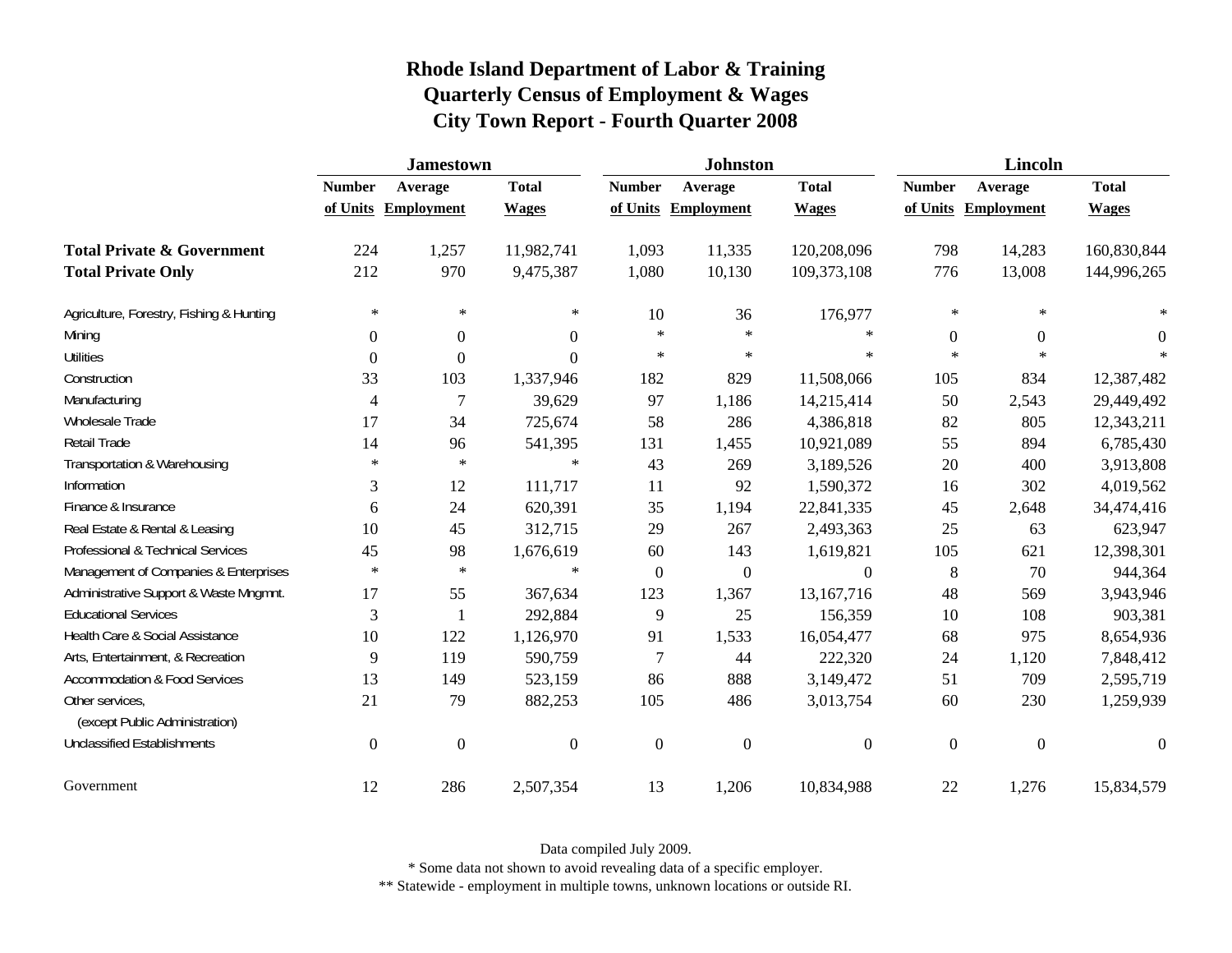|                                          | <b>Little Compton</b> |                   |                  | <b>Middletown</b> |                     |                  | <b>Narragansett</b> |                   |              |
|------------------------------------------|-----------------------|-------------------|------------------|-------------------|---------------------|------------------|---------------------|-------------------|--------------|
|                                          | <b>Number</b>         | Average           | <b>Total</b>     | <b>Number</b>     | Average             | <b>Total</b>     | <b>Number</b>       | Average           | <b>Total</b> |
|                                          | of Units              | <b>Employment</b> | <b>Wages</b>     |                   | of Units Employment | <b>Wages</b>     | of Units            | <b>Employment</b> | <b>Wages</b> |
| <b>Total Private &amp; Government</b>    | 143                   | 591               | 5,362,834        | 778               | 10,834              | 109,241,050      | 492                 | 4,056             | 35,545,986   |
| <b>Total Private Only</b>                | 137                   | 468               | 4,082,140        | 765               | 10,024              | 100,633,169      | 472                 | 3,097             | 23,554,511   |
| Agriculture, Forestry, Fishing & Hunting | 7                     | 30                | 124,909          | $\mathfrak s$     | 95                  | 711,209          | 7                   | 24                | 271,277      |
| Mining                                   | $\ast$                | $\ast$            | $\ast$           | $\star$           | $\ast$              | $\ast$           | $\mathbf{0}$        | $\overline{0}$    | $\Omega$     |
| <b>Utilities</b>                         | $\boldsymbol{0}$      | $\boldsymbol{0}$  | $\theta$         | $\ast$            | $\ast$              | $\ast$           | $\overline{0}$      | $\overline{0}$    | $\Omega$     |
| Construction                             | 36                    | 115               | 1,621,096        | 76                | 425                 | 5,474,608        | 47                  | 99                | 830,451      |
| Manufacturing                            | $\ast$                | $\ast$            | $\ast$           | 21                | 394                 | 5,178,304        | 18                  | 92                | 1,295,844    |
| Wholesale Trade                          | 6                     | 4                 | 81,661           | 38                | 168                 | 2,231,307        | 27                  | 68                | 1,446,960    |
| Retail Trade                             | 7                     | 28                | 124,909          | 98                | 1,512               | 11,079,590       | 54                  | 759               | 5,204,506    |
| Transportation & Warehousing             | $\ast$                | $\ast$            | $\ast$           | 12                | 93                  | 1,170,987        | 9                   | 83                | 700,665      |
| Information                              | $\theta$              | $\boldsymbol{0}$  | $\boldsymbol{0}$ | 12                | 356                 | 5,393,629        | 3                   | $\mathbf{1}$      | 31,816       |
| Finance & Insurance                      | $\overline{c}$        | 31                | 289,910          | 28                | 452                 | 6,465,410        | 17                  | 50                | 707,937      |
| Real Estate & Rental & Leasing           | 6                     | 9                 | 209,985          | 41                | 150                 | 1,322,755        | 31                  | 90                | 817,696      |
| Professional & Technical Services        | 8                     | 13                | 155,052          | 108               | 1,855               | 31,888,242       | 48                  | 122               | 2,380,025    |
| Management of Companies & Enterprises    | $\ast$                | $\ast$            | $\ast$           | 5                 | 270                 | 2,798,969        | $\ast$              | $\ast$            | $\ast$       |
| Administrative Support & Waste Mngmnt.   | 19                    | 37                | 255,771          | 45                | 311                 | 3,454,561        | 33                  | 92                | 824,136      |
| <b>Educational Services</b>              | $\ast$                | $\ast$            | $\ast$           | 11                | 237                 | 2,225,478        | 6                   | 12                | 65,876       |
| Health Care & Social Assistance          | $\ast$                | $\ast$            | $\ast$           | 81                | 1,471               | 10,974,491       | 40                  | 380               | 3,529,240    |
| Arts, Entertainment, & Recreation        | 8                     | 49                | 447,845          | 15                | 155                 | 854,712          | 12                  | 90                | 960,297      |
| <b>Accommodation &amp; Food Services</b> | $8\,$                 | 55                | 154,402          | 91                | 1,533               | 6,301,733        | 75                  | 973               | 3,339,508    |
| Other services,                          | 20                    | 43                | 241,744          | 76                | 514                 | 2,473,577        | 44                  | 161               | 1,114,011    |
| (except Public Administration)           |                       |                   |                  |                   |                     |                  |                     |                   |              |
| <b>Unclassified Establishments</b>       | $\boldsymbol{0}$      | $\boldsymbol{0}$  | $\boldsymbol{0}$ | $\boldsymbol{0}$  | $\boldsymbol{0}$    | $\boldsymbol{0}$ | $\ast$              | $\ast$            | $\ast$       |
| Government                               | 6                     | 122               | 1,280,694        | 13                | 813                 | 8,607,881        | 20                  | 959               | 11,991,475   |

Data compiled July 2009.

\* Some data not shown to avoid revealing data of a specific employer.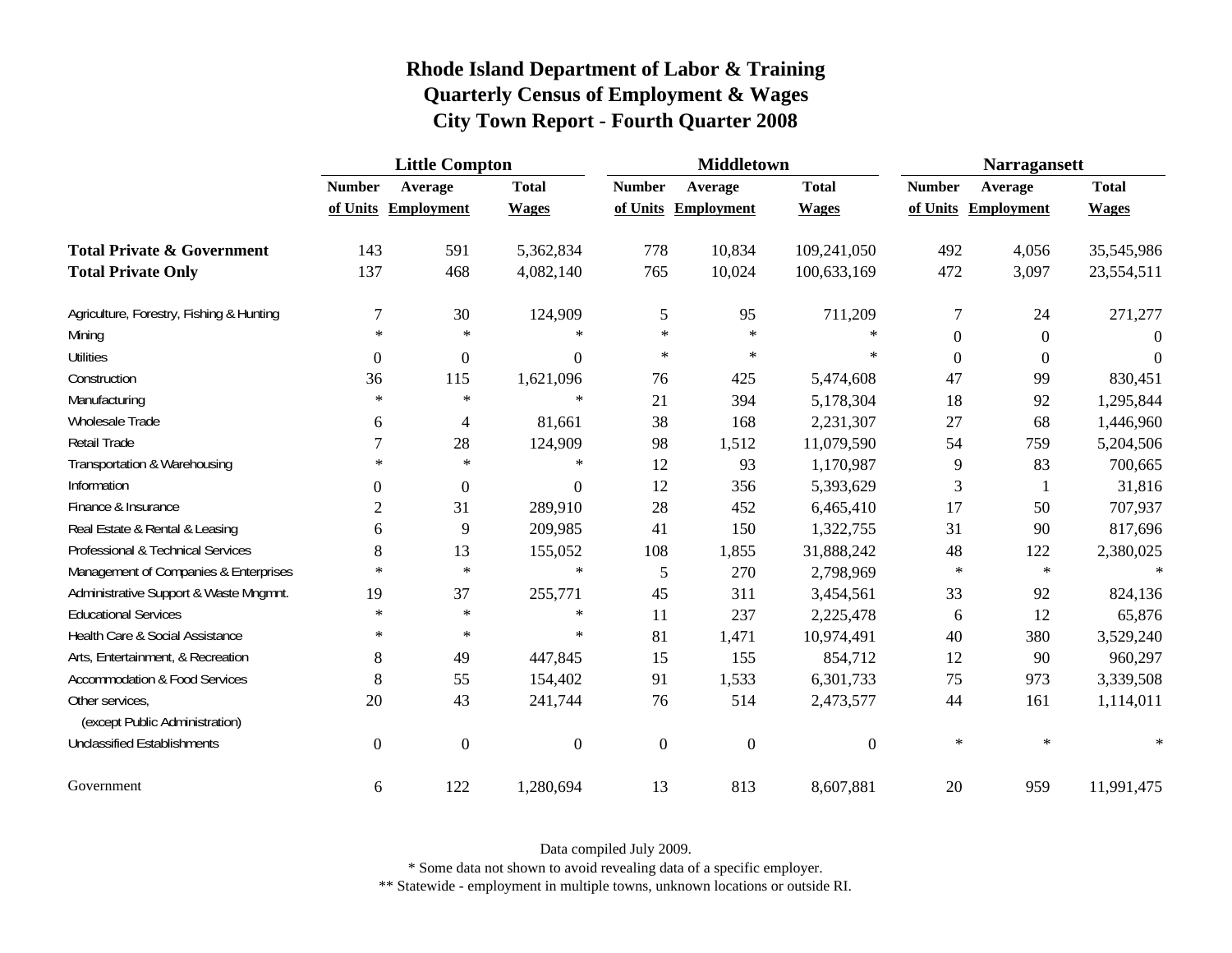|                                                   | <b>Newport</b> |                   |              | <b>New Shoreham</b> |                   |                  | <b>North Kingstown</b> |                   |               |
|---------------------------------------------------|----------------|-------------------|--------------|---------------------|-------------------|------------------|------------------------|-------------------|---------------|
|                                                   | <b>Number</b>  | Average           | <b>Total</b> | <b>Number</b>       | Average           | <b>Total</b>     | <b>Number</b>          | Average           | <b>Total</b>  |
|                                                   | of Units       | <b>Employment</b> | <b>Wages</b> | of Units            | <b>Employment</b> | <b>Wages</b>     | of Units               | <b>Employment</b> | <b>Wages</b>  |
| <b>Total Private &amp; Government</b>             | 1,297          | 17,731            | 228,865,302  | 218                 | 652               | 6,157,905        | 1,065                  | 15,119            | 165, 332, 292 |
| <b>Total Private Only</b>                         | 1,262          | 12,837            | 123,358,767  | 202                 | 532               | 4,861,709        | 1,045                  | 13,498            | 145,726,264   |
| Agriculture, Forestry, Fishing & Hunting          | 4              | 26                | 310,681      | $\ast$              | $\ast$            | ∗                | 11                     | 37                | 583,819       |
| Mining                                            | $\Omega$       | $\overline{0}$    | $\Omega$     | $\overline{0}$      | $\boldsymbol{0}$  | $\boldsymbol{0}$ | $\mathbf{0}$           | $\theta$          | $\Omega$      |
| <b>Utilities</b>                                  | $\Omega$       | $\Omega$          | $\Omega$     | $\ast$              | $\ast$            | $\ast$           | 5                      | 113               | 2,419,776     |
| Construction                                      | 96             | 522               | 7,650,918    | 38                  | 90                | 1,180,313        | 134                    | 483               | 6,176,425     |
| Manufacturing                                     | 26             | 148               | 1,735,779    | 4                   | 6                 | 50,572           | 67                     | 4,612             | 64,344,399    |
| <b>Wholesale Trade</b>                            | 66             | 227               | 3,724,934    | $\ast$              | $\ast$            | $\ast$           | 100                    | 422               | 7,387,743     |
| Retail Trade                                      | 209            | 1,505             | 9,278,349    | 37                  | 71                | 798,387          | 110                    | 2,080             | 14,122,094    |
| Transportation & Warehousing                      | 41             | 310               | 1,660,706    | 5                   | 7                 | 44,002           | 39                     | 452               | 4,656,864     |
| Information                                       | 23             | 270               | 2,957,258    | $\ast$              | $\ast$            | ∗                | 20                     | 239               | 3,617,828     |
| Finance & Insurance                               | 50             | 215               | 3,469,542    | $\ast$              | $\ast$            | $\ast$           | 43                     | 212               | 2,993,180     |
| Real Estate & Rental & Leasing                    | 57             | 392               | 4,630,018    | 14                  | 33                | 166,837          | 35                     | 87                | 739,518       |
| Professional & Technical Services                 | 149            | 877               | 18,569,309   | 5                   | 6                 | 27,245           | 133                    | 423               | 9,686,768     |
| Management of Companies & Enterprises             | $\ast$         | $\ast$            | $\ast$       | $\star$             | $\ast$            | $\ast$           | 12                     | 583               | 5,285,797     |
| Administrative Support & Waste Mngmnt.            | 71             | 485               | 4,727,211    | 9                   | 30                | 373,766          | 73                     | 496               | 3,497,625     |
| <b>Educational Services</b>                       | 21             | 630               | 8,242,584    | $\ast$              | $\ast$            | $\ast$           | 20                     | 123               | 1,001,174     |
| Health Care & Social Assistance                   | 82             | 1,795             | 18,010,595   | $\mathfrak{2}$      | 11                | 108,146          | $72\,$                 | 1,511             | 11,588,108    |
| Arts, Entertainment, & Recreation                 | 48             | 1,082             | 8,633,586    | 10                  | 18                | 417,581          | 24                     | 222               | 1,747,691     |
| <b>Accommodation &amp; Food Services</b>          | 177            | 3,391             | 18,071,024   | 52                  | 211               | 1,178,079        | 69                     | 973               | 3,326,242     |
| Other services,<br>(except Public Administration) | 132            | 709               | 5,723,429    | 16                  | 17                | 112,529          | 78                     | 430               | 2,551,213     |
| <b>Unclassified Establishments</b>                | $\ast$         | $\ast$            | $\ast$       | $\boldsymbol{0}$    | $\mathbf{0}$      | $\boldsymbol{0}$ | $\overline{0}$         | $\boldsymbol{0}$  | $\theta$      |
| Government                                        | 35             | 4,892             | 105,506,535  | 16                  | 121               | 1,296,196        | 20                     | 1,622             | 19,606,028    |

Data compiled July 2009.

\* Some data not shown to avoid revealing data of a specific employer.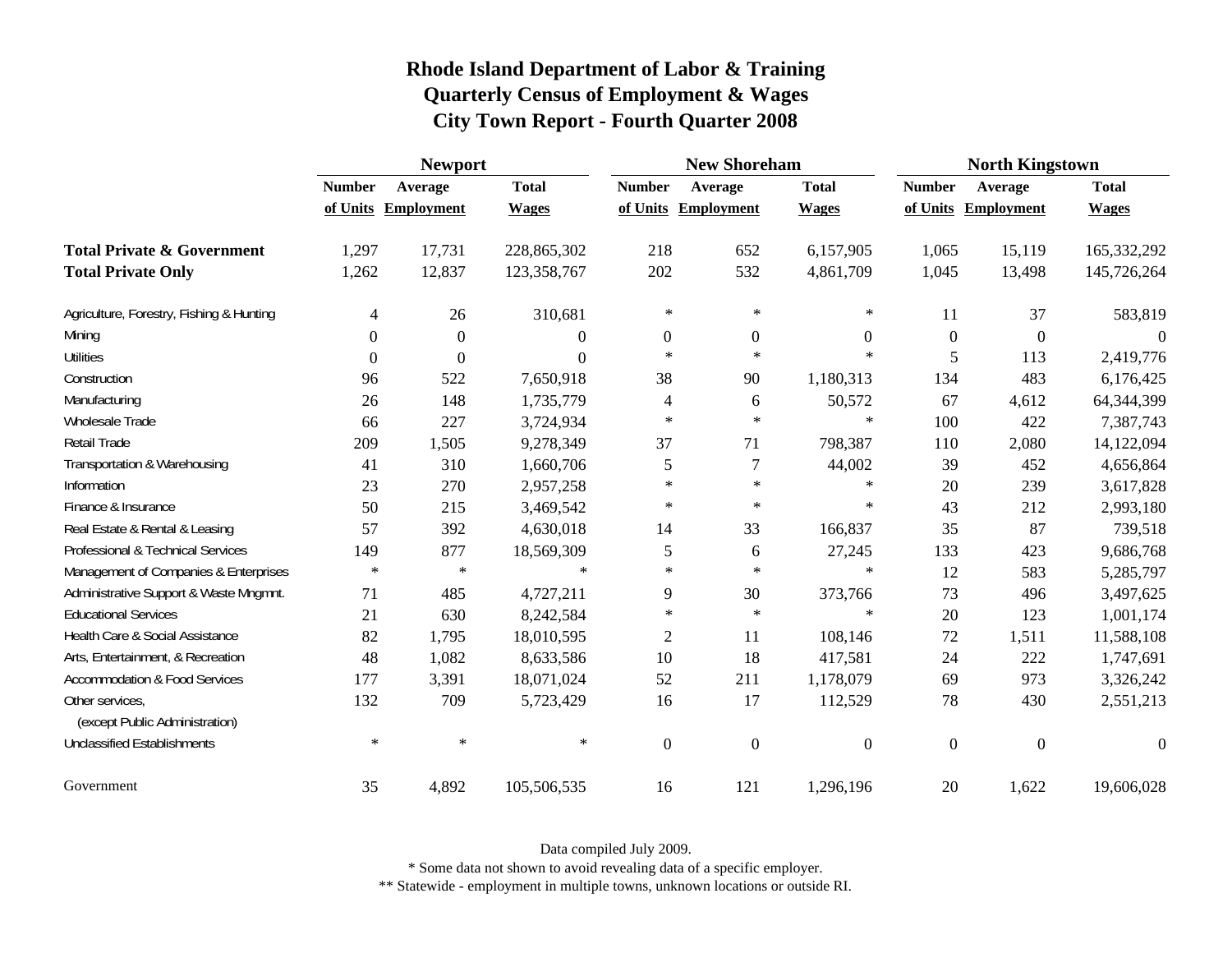| Rhode Island Department of Labor & Training       |
|---------------------------------------------------|
| <b>Quarterly Census of Employment &amp; Wages</b> |
| <b>City Town Report - Fourth Quarter 2008</b>     |

|                                                   | <b>North Providence</b> |                  |                | <b>North Smithfield</b> |                   |                  | Pawtucket      |                   |                |
|---------------------------------------------------|-------------------------|------------------|----------------|-------------------------|-------------------|------------------|----------------|-------------------|----------------|
|                                                   | <b>Number</b>           | Average          | <b>Total</b>   | <b>Number</b>           | Average           | <b>Total</b>     | <b>Number</b>  | Average           | <b>Total</b>   |
|                                                   | of Units                | Employment       | <b>Wages</b>   | of Units                | <b>Employment</b> | <b>Wages</b>     | of Units       | <b>Employment</b> | <b>Wages</b>   |
| <b>Total Private &amp; Government</b>             | 730                     | 7,858            | 70,643,336     | 385                     | 3,917             | 36,768,469       | 1,592          | 25,126            | 269,307,609    |
| <b>Total Private Only</b>                         | 720                     | 6,906            | 57,763,008     | 376                     | 3,485             | 31,504,940       | 1,568          | 22,732            | 231,653,234    |
| Agriculture, Forestry, Fishing & Hunting          | $\overline{0}$          | $\boldsymbol{0}$ | $\overline{0}$ | $\ast$                  | $\ast$            | ∗                | $\overline{0}$ | $\theta$          | $\overline{0}$ |
| Mining                                            | $\theta$                | $\boldsymbol{0}$ | $\theta$       | $\ast$                  | $\ast$            | $\ast$           | $\theta$       | $\Omega$          | $\Omega$       |
| <b>Utilities</b>                                  | $\theta$                | $\theta$         | $\Omega$       | $\boldsymbol{0}$        | $\boldsymbol{0}$  | $\Omega$         | 4              | 13                | 212541         |
| Construction                                      | 77                      | 321              | 3611777        | 76                      | 226               | 2,952,634        | 160            | 872               | 12,685,474     |
| Manufacturing                                     | 42                      | 420              | 4,307,719      | 19                      | 502               | 5,275,520        | 166            | 4,671             | 48,741,091     |
| <b>Wholesale Trade</b>                            | 35                      | 217              | 3,031,040      | 25                      | 145               | 2,344,962        | 81             | 489               | 6,953,686      |
| Retail Trade                                      | 110                     | 1,014            | 5,996,704      | 39                      | 624               | 4,898,502        | 182            | 1,741             | 11,854,028     |
| Transportation & Warehousing                      | 14                      | 101              | 731,045        | 14                      | 126               | 1,514,694        | 38             | 378               | 3,801,247      |
| Information                                       | 6                       | 24               | 248,262        | $\ast$                  | $\ast$            | $\ast$           | 26             | 259               | 4,004,034      |
| Finance & Insurance                               | 35                      | 214              | 2,107,673      | 14                      | 40                | 452,827          | 60             | 918               | 11,100,431     |
| Real Estate & Rental & Leasing                    | 30                      | 112              | 791,223        | 13                      | 21                | 215,938          | 54             | 249               | 2,169,624      |
| Professional & Technical Services                 | 63                      | 182              | 2,833,880      | 44                      | 241               | 3,208,769        | 127            | 634               | 8,154,326      |
| Management of Companies & Enterprises             | $\ast$                  | $\ast$           | $\ast$         | $\ast$                  | $\ast$            | $\ast$           | 12             | 1,511             | 31,736,519     |
| Administrative Support & Waste Mngmnt.            | 62                      | 494              | 2,535,320      | 20                      | 57                | 462,877          | 99             | 1,900             | 13,766,010     |
| <b>Educational Services</b>                       | 3                       | 6                | 22,591         | 4                       | 6                 | 12,795           | 24             | 369               | 2,932,380      |
| Health Care & Social Assistance                   | 78                      | 2,739            | 26,824,722     | 39                      | 854               | 7,067,968        | 185            | 5,624             | 58,299,223     |
| Arts, Entertainment, & Recreation                 | 6                       | 55               | 236,251        | 4                       | 29                | 127,779          | 15             | 194               | 1,402,630      |
| <b>Accommodation &amp; Food Services</b>          | 66                      | 681              | 2,445,724      | 22                      | 416               | 1,207,664        | 131            | 1,544             | 5,088,700      |
| Other services,<br>(except Public Administration) | 90                      | 305              | 1,901,285      | 35                      | 138               | 945,398          | 204            | 1,366             | 8,751,290      |
| <b>Unclassified Establishments</b>                | $\ast$                  | $\ast$           | $\ast$         | $\boldsymbol{0}$        | $\boldsymbol{0}$  | $\boldsymbol{0}$ | $\overline{0}$ | $\boldsymbol{0}$  | $\overline{0}$ |
| Government                                        | 10                      | 952              | 12,880,328     | 9                       | 433               | 5,263,529        | 24             | 2,391             | 37,654,375     |

Data compiled July 2009.

\* Some data not shown to avoid revealing data of a specific employer.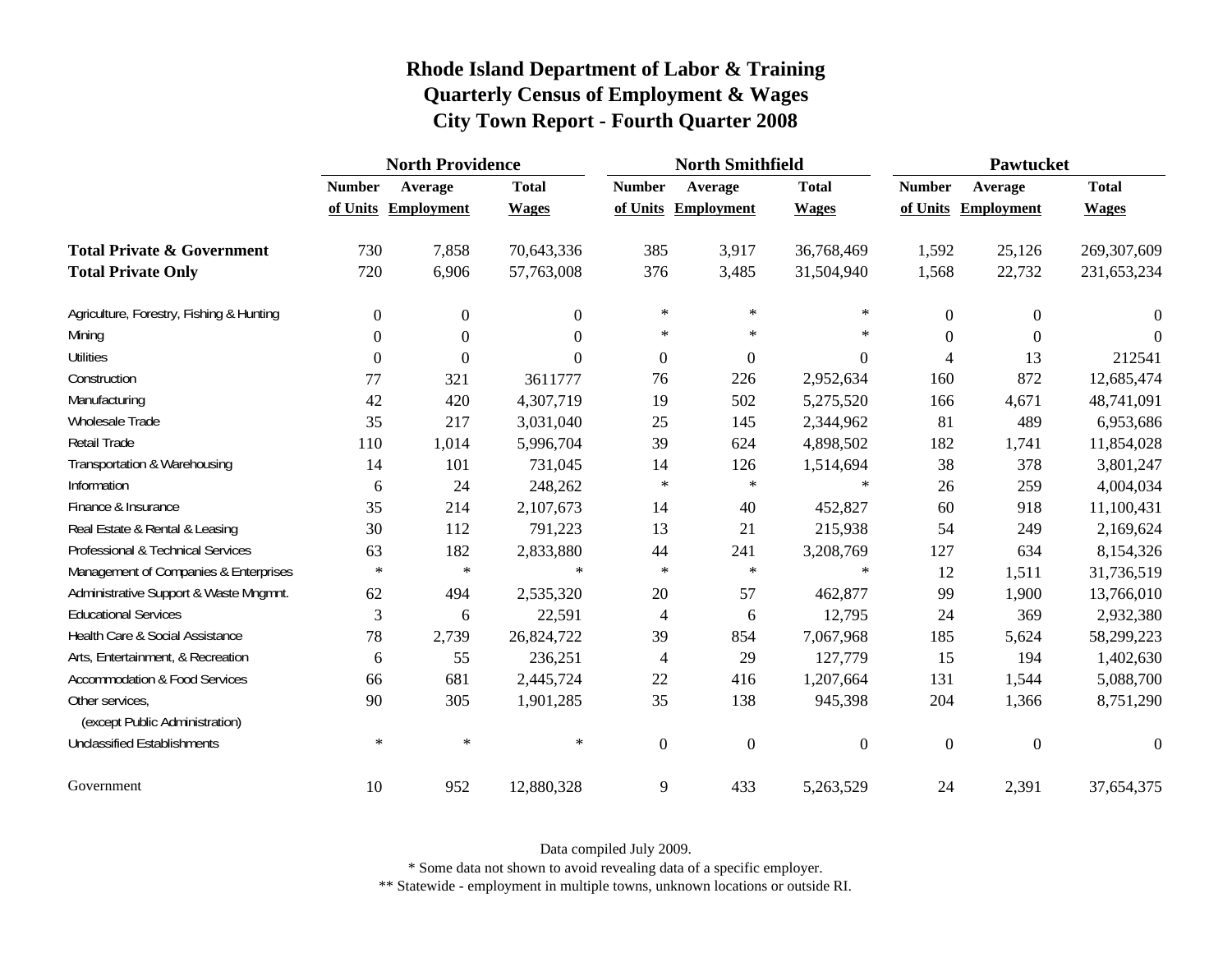|                                                   | Portsmouth       |                   |                  |               | Providence        |               | <b>Richmond</b>  |                   |              |
|---------------------------------------------------|------------------|-------------------|------------------|---------------|-------------------|---------------|------------------|-------------------|--------------|
|                                                   | <b>Number</b>    | Average           | <b>Total</b>     | <b>Number</b> | Average           | <b>Total</b>  | <b>Number</b>    | Average           | <b>Total</b> |
|                                                   | of Units         | <b>Employment</b> | <b>Wages</b>     | of Units      | <b>Employment</b> | <b>Wages</b>  | of Units         | <b>Employment</b> | <b>Wages</b> |
| <b>Total Private &amp; Government</b>             | 537              | 6,222             | 79,715,322       | 5,652         | 112,375           | 1,454,454,072 | 151              | 1,841             | 17,442,967   |
| <b>Total Private Only</b>                         | 522              | 5,474             | 71,815,171       | 5,541         | 96,909            | 1,211,970,230 | 143              | 1,137             | 8,186,128    |
| Agriculture, Forestry, Fishing & Hunting          | 15               | 48                | 307,816          | $\ast$        | $\ast$            | $\ast$        | 5                | 13                | 145,834      |
| Mining                                            | $\mathbf{0}$     | $\mathbf{0}$      | $\boldsymbol{0}$ | $\ast$        | $\ast$            | $\ast$        | $\boldsymbol{0}$ | $\boldsymbol{0}$  | $\Omega$     |
| <b>Utilities</b>                                  | $\ast$           | $\ast$            | *                | 6             | 549               | 11,674,937    | $\theta$         | $\boldsymbol{0}$  | $\Omega$     |
| Construction                                      | 87               | 392               | 4,840,191        | 302           | 2,690             | 49,110,051    | 21               | 74                | 787,302      |
| Manufacturing                                     | 30               | 2,105             | 41,754,592       | 313           | 5,591             | 55,301,742    | ∗                | $\ast$            | $\ast$       |
| Wholesale Trade                                   | 31               | 111               | 1,827,484        | 254           | 2,409             | 37,351,797    | 8                | 30                | 426,302      |
| Retail Trade                                      | 62               | 569               | 4,191,643        | 629           | 7,156             | 42,457,720    | 22               | 319               | 2,190,964    |
| Transportation & Warehousing                      | 6                | 72                | 373,570          | 70            | 670               | 6,821,877     | $\ast$           | $\ast$            | $*$          |
| Information                                       | 10               | 68                | 858,965          | 158           | 3,756             | 60,931,769    | $\ast$           | $\ast$            | $*$          |
| Finance & Insurance                               | 22               | 90                | 1,266,973        | 358           | 5,333             | 116,218,997   | 4                | 41                | 390,216      |
| Real Estate & Rental & Leasing                    | 10               | 91                | 464,347          | 200           | 1,616             | 18,098,247    | $\ast$           | $\ast$            |              |
| Professional & Technical Services                 | 67               | 167               | 3,041,462        | 927           | 6,708             | 127,984,265   | 10               | 43                | 570,727      |
| Management of Companies & Enterprises             | $\ast$           | $\ast$            | $\ast$           | 51            | 1,866             | 68,865,478    | $\overline{0}$   | $\boldsymbol{0}$  | $\theta$     |
| Administrative Support & Waste Mngmnt.            | 26               | 193               | 2,056,476        | 319           | 7,303             | 55,578,306    | 10               | 70                | 555,546      |
| <b>Educational Services</b>                       | 13               | 285               | 2,750,438        | 106           | 11,854            | 142,312,146   | 3                | $\overline{c}$    | 26,223       |
| Health Care & Social Assistance                   | 35               | 493               | 3,792,580        | 568           | 25,131            | 337,053,578   | 11               | 78                | 582,959      |
| Arts, Entertainment, & Recreation                 | 11               | 99                | 623,617          | 63            | 1,185             | 7,146,433     | $\overline{7}$   | 110               | 395,721      |
| <b>Accommodation &amp; Food Services</b>          | 38               | 471               | 1,861,023        | 517           | 8,647             | 39,712,688    | 14               | 203               | 633,832      |
| Other services,<br>(except Public Administration) | 53               | 183               | 1,327,308        | 693           | 4,436             | 35,290,898    | 18               | 50                | 182,813      |
| <b>Unclassified Establishments</b>                |                  |                   |                  | $\ast$        | $\ast$            | $\ast$        |                  |                   |              |
|                                                   | $\boldsymbol{0}$ | $\mathbf{0}$      | $\boldsymbol{0}$ |               |                   |               | $\boldsymbol{0}$ | $\mathbf{0}$      | $\theta$     |
| Government                                        | 15               | 747               | 7,900,151        | 111           | 15,465            | 242,483,842   | 8                | 703               | 9,256,839    |

Data compiled July 2009.

\* Some data not shown to avoid revealing data of a specific employer.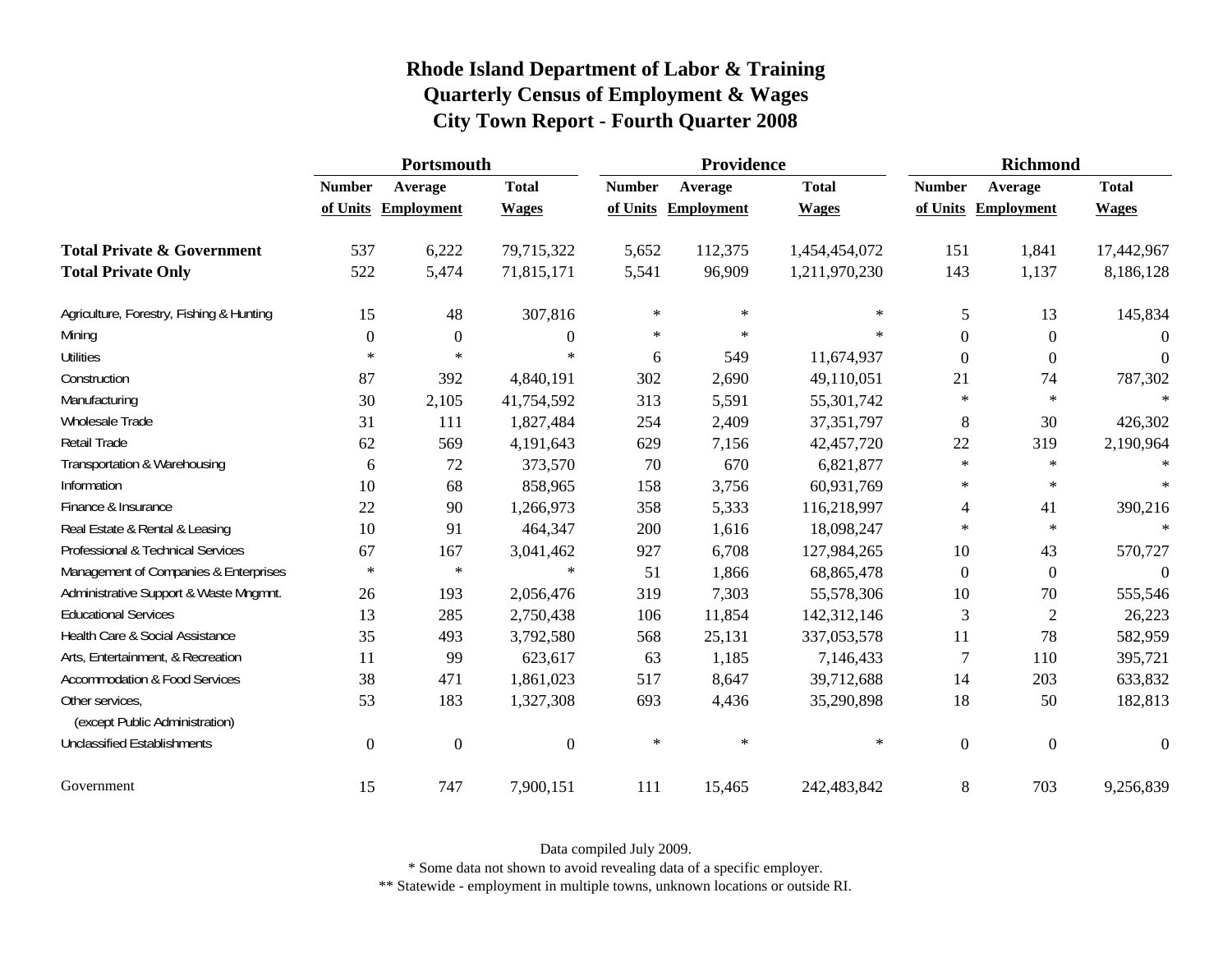|                                                   | <b>Scituate</b> |                   |                  |                  | <b>Smithfield</b> |                  | <b>South Kingstown</b> |                   |              |
|---------------------------------------------------|-----------------|-------------------|------------------|------------------|-------------------|------------------|------------------------|-------------------|--------------|
|                                                   | <b>Number</b>   | Average           | <b>Total</b>     | <b>Number</b>    | Average           | <b>Total</b>     | <b>Number</b>          | Average           | <b>Total</b> |
|                                                   | of Units        | <b>Employment</b> | <b>Wages</b>     | of Units         | Employment        | <b>Wages</b>     | of Units               | <b>Employment</b> | <b>Wages</b> |
| <b>Total Private &amp; Government</b>             | 263             | 1,470             | 15,629,553       | 839              | 13,712            | 268,801,927      | 1,042                  | 13,686            | 143,460,667  |
| <b>Total Private Only</b>                         | 250             | 890               | 6,695,425        | 824              | 13,060            | 260,668,522      | 1,021                  | 9,809             | 95,684,272   |
| Agriculture, Forestry, Fishing & Hunting          | 13              | 57                | 293,490          | $\ast$           | $\ast$            | $\ast$           | $\ast$                 | $\ast$            |              |
| Mining                                            | $\Omega$        | $\overline{0}$    | $\boldsymbol{0}$ | $\ast$           | $\ast$            | $\star$          | $\ast$                 | $\ast$            | $\ast$       |
| <b>Utilities</b>                                  | $\Omega$        | $\theta$          | $\boldsymbol{0}$ | $\boldsymbol{0}$ | 0                 | $\theta$         | $\ast$                 | $\ast$            | $\ast$       |
| Construction                                      | 66              | 122               | 1,285,731        | 148              | 1,085             | 16,346,679       | 127                    | 334               | 4,328,030    |
| Manufacturing                                     | 10              | 27                | 233,216          | 72               | 1,272             | 17,289,838       | 31                     | 801               | 10,804,142   |
| <b>Wholesale Trade</b>                            | 11              | 15                | 275,502          | 62               | 806               | 14,642,467       | 64                     | 792               | 13,811,711   |
| Retail Trade                                      | 19              | 195               | 1,264,878        | 107              | 2,328             | 14,148,553       | 123                    | 1,419             | 9,837,209    |
| Transportation & Warehousing                      | 14              | 52                | 284,682          | 15               | 83                | 973,292          | 10                     | 78                | 397,047      |
| Information                                       | 4               | 23                | 122,799          | 15               | 247               | 4,105,179        | 15                     | 149               | 2,045,532    |
| Finance & Insurance                               | 4               | 10                | 185,888          | 47               | 2,553             | 149,530,353      | 42                     | 238               | 3,229,637    |
| Real Estate & Rental & Leasing                    | 5               | 12                | 101,809          | 19               | 67                | 899,578          | 30                     | 248               | 1,109,341    |
| Professional & Technical Services                 | 28              | 71                | 954,866          | 71               | 261               | 5,859,534        | 114                    | 391               | 8,000,880    |
| Management of Companies & Enterprises             | $\Omega$        | $\boldsymbol{0}$  | $\boldsymbol{0}$ | $\overline{7}$   | 130               | 2,704,665        | $\tau$                 | 19                | 275,658      |
| Administrative Support & Waste Mngmnt.            | 23              | 39                | 225,107          | 46               | 353               | 5,216,298        | 69                     | 288               | 2,410,427    |
| <b>Educational Services</b>                       | $\ast$          | $\ast$            | $\ast$           | $\ast$           | $\ast$            | $\ast$           | 25                     | 277               | 2,478,962    |
| Health Care & Social Assistance                   | 15              | 78                | 581,371          | 54               | 1,379             | 10,173,628       | 106                    | 2,460             | 25,634,931   |
| Arts, Entertainment, & Recreation                 | 3               | 7                 | 78,485           | 10               | 55                | 353,843          | 31                     | 190               | 1,118,010    |
| <b>Accommodation &amp; Food Services</b>          | 11              | 118               | 332,469          | 67               | 1,214             | 4,912,618        | 97                     | 1,231             | 4,361,125    |
| Other services,<br>(except Public Administration) | 22              | 63                | 468,532          | 68               | 351               | 2,397,943        | 104                    | 766               | 4,733,634    |
| <b>Unclassified Establishments</b>                | $\ast$          | $\ast$            | $\ast$           | $\boldsymbol{0}$ | $\boldsymbol{0}$  | $\boldsymbol{0}$ | $\ast$                 | $\ast$            | $\ast$       |
| Government                                        | 13              | 578               | 8,934,128        | 15               | 653               | 8,133,405        | 21                     | 3,876             | 47,776,395   |

Data compiled July 2009.

\* Some data not shown to avoid revealing data of a specific employer.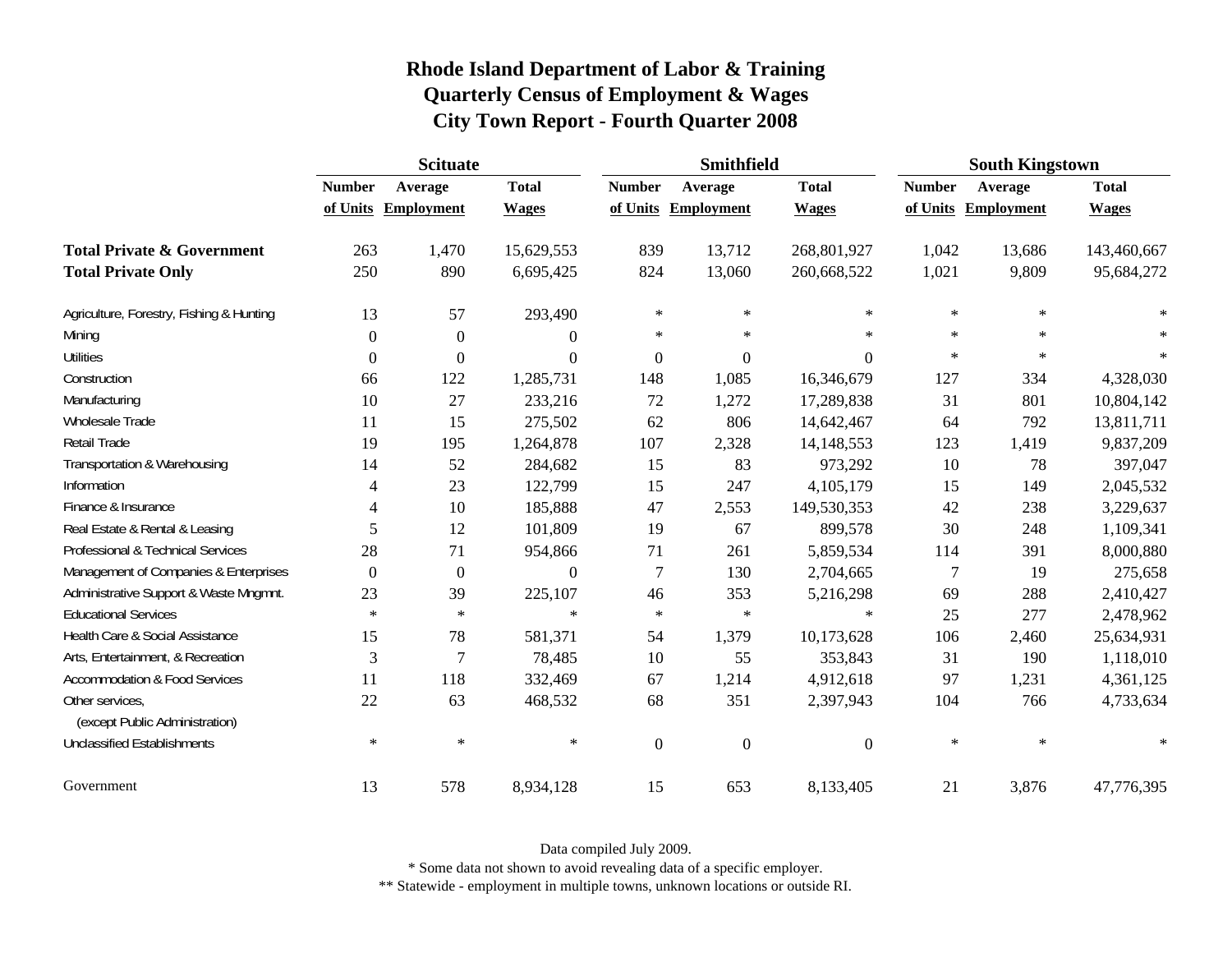|                                                   | <b>Tiverton</b>  |                   |                  | Warren           |                   |                  | Warwick        |                   |                |
|---------------------------------------------------|------------------|-------------------|------------------|------------------|-------------------|------------------|----------------|-------------------|----------------|
|                                                   | <b>Number</b>    | Average           | <b>Total</b>     | <b>Number</b>    | Average           | <b>Total</b>     | <b>Number</b>  | Average           | <b>Total</b>   |
|                                                   | of Units         | <b>Employment</b> | <b>Wages</b>     | of Units         | <b>Employment</b> | <b>Wages</b>     | of Units       | <b>Employment</b> | <b>Wages</b>   |
| <b>Total Private &amp; Government</b>             | 409              | 2,664             | 24,792,996       | 397              | 3,878             | 34,711,674       | 3,337          | 50,381            | 507,681,912    |
| <b>Total Private Only</b>                         | 394              | 2,120             | 18,644,403       | 389              | 3,709             | 32,041,296       | 3,304          | 46,125            | 445,696,578    |
| Agriculture, Forestry, Fishing & Hunting          | 12               | 29                | 157,535          | $\ast$           | $\ast$            | $\ast$           | 4              | 17                | 68,898         |
| Mining                                            | 3                | 17                | 253,481          | $\boldsymbol{0}$ | $\boldsymbol{0}$  | $\overline{0}$   | $\ast$         | $\ast$            |                |
| <b>Utilities</b>                                  | $\ast$           | $\ast$            | $\ast$           | $\boldsymbol{0}$ | $\boldsymbol{0}$  | $\Omega$         | $\ast$         | $\ast$            |                |
| Construction                                      | 61               | 252               | 2,349,701        | 54               | 154               | 1,475,896        | 343            | 2,205             | 32,730,969     |
| Manufacturing                                     | 12               | 51                | 307,103          | 48               | 928               | 10,421,607       | 171            | 3,788             | 46, 435, 738   |
| <b>Wholesale Trade</b>                            | 31               | 121               | 1,445,765        | 17               | 156               | 2,234,700        | 260            | 1,824             | 25,917,763     |
| Retail Trade                                      | 56               | 502               | 5,076,632        | 47               | 269               | 1,518,251        | 455            | 8,602             | 53,533,008     |
| Transportation & Warehousing                      | 9                | 63                | 209,813          | 8                | 322               | 2,284,365        | 100            | 2,353             | 21,234,815     |
| Information                                       | 5                | 17                | 495,040          | 7                | 43                | 589,636          | 38             | 569               | 7,341,415      |
| Finance & Insurance                               | 14               | 57                | 681,836          | 15               | 189               | 1,880,680        | 205            | 2,962             | 40,167,566     |
| Real Estate & Rental & Leasing                    | 8                | 7                 | 70,387           | 12               | 19                | 156,428          | 129            | 1,318             | 10,841,224     |
| Professional & Technical Services                 | 47               | 141               | 2,602,338        | 26               | 82                | 957,136          | 401            | 1,977             | 28,616,961     |
| Management of Companies & Enterprises             | $\ast$           | $\ast$            | $\ast$           | $\ast$           | $\ast$            | $\ast$           | 21             | 1,400             | 21,629,941     |
| Administrative Support & Waste Mngmnt.            | 25               | 46                | 499,530          | 21               | 160               | 924,601          | 207            | 2,057             | 17,709,859     |
| <b>Educational Services</b>                       | $\ast$           | $\ast$            | $\ast$           | 5                | 74                | 675,021          | 37             | 1,007             | 11,522,868     |
| Health Care & Social Assistance                   | 26               | 317               | 2,358,056        | 33               | 601               | 6,124,514        | 337            | 8,551             | 93,144,985     |
| Arts, Entertainment, & Recreation                 | $\overline{7}$   | 25                | 270,387          | 6                | 42                | 151,006          | 44             | 533               | 2,559,091      |
| <b>Accommodation &amp; Food Services</b>          | 29               | 326               | 950,906          | 42               | 525               | 1,652,450        | 244            | 5,236             | 20,641,900     |
| Other services,<br>(except Public Administration) | 45               | 128               | 583,538          | 43               | 140               | 873,960          | 305            | 1,714             | 11,439,999     |
| <b>Unclassified Establishments</b>                | $\boldsymbol{0}$ | $\boldsymbol{0}$  | $\boldsymbol{0}$ | $\boldsymbol{0}$ | $\boldsymbol{0}$  | $\boldsymbol{0}$ | $\overline{0}$ | $\boldsymbol{0}$  | $\overline{0}$ |
| Government                                        | 15               | 545               | 6,148,593        | $\,8\,$          | 169               | 2,670,378        | 33             | 4,251             | 61,985,334     |

Data compiled July 2009.

\* Some data not shown to avoid revealing data of a specific employer.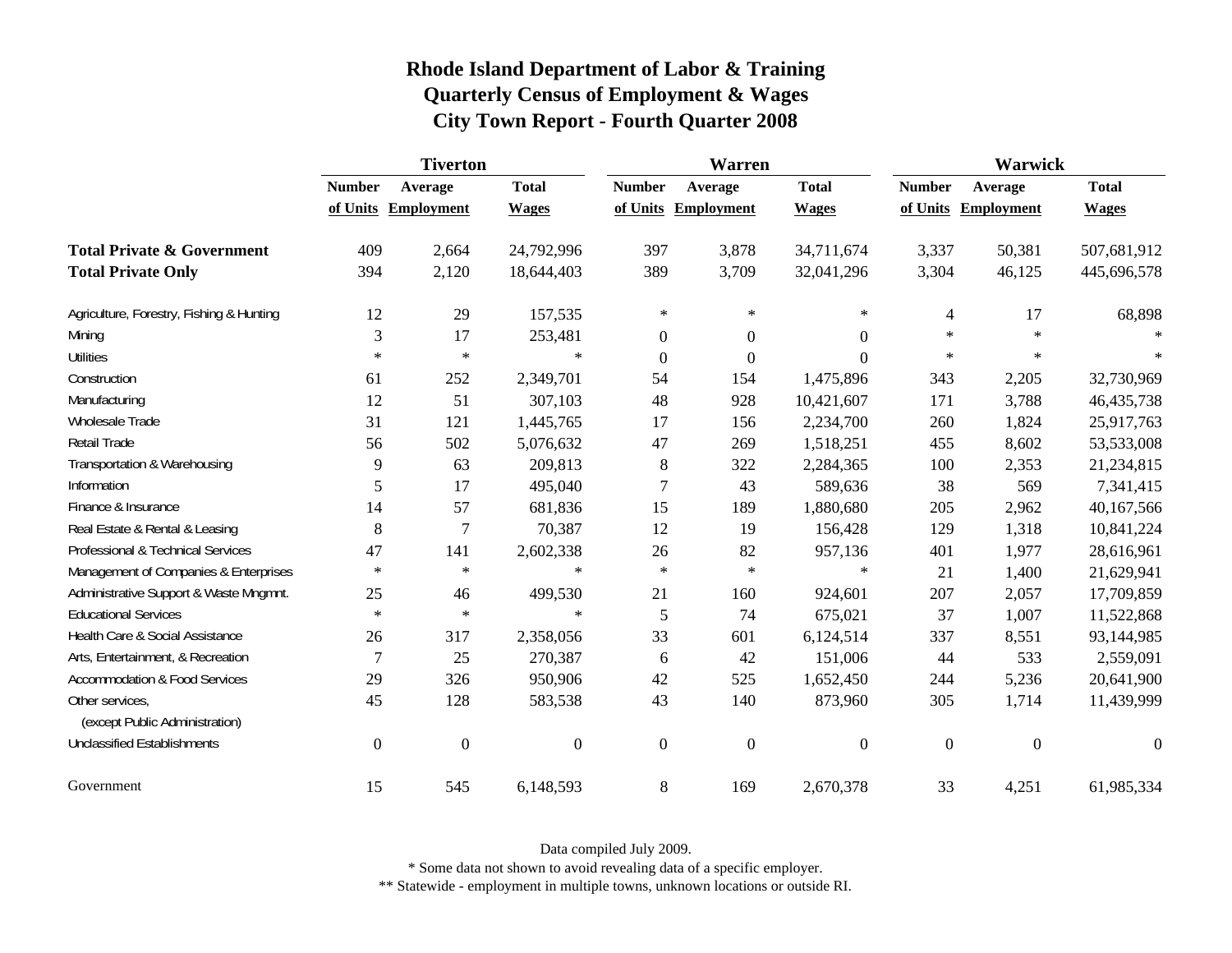|                                                   | Westerly         |                   |                  | <b>West Greenwich</b> |                     |                  | <b>West Warwick</b> |                   |                |
|---------------------------------------------------|------------------|-------------------|------------------|-----------------------|---------------------|------------------|---------------------|-------------------|----------------|
|                                                   | <b>Number</b>    | Average           | <b>Total</b>     | <b>Number</b>         | Average             | <b>Total</b>     | <b>Number</b>       | Average           | <b>Total</b>   |
|                                                   | of Units         | <b>Employment</b> | <b>Wages</b>     |                       | of Units Employment | <b>Wages</b>     | of Units            | <b>Employment</b> | <b>Wages</b>   |
| <b>Total Private &amp; Government</b>             | 894              | 9,531             | 89,489,693       | 201                   | 3,375               | 49,336,232       | 622                 | 8,731             | 90,835,416     |
| <b>Total Private Only</b>                         | 875              | 8,492             | 77,264,714       | 193                   | 2,943               | 44,183,214       | 608                 | 7,600             | 74,078,467     |
| Agriculture, Forestry, Fishing & Hunting          | $\ast$           | $\ast$            | $\ast$           | $\ast$                | $\ast$              | $\ast$           | $\boldsymbol{0}$    | $\boldsymbol{0}$  | $\overline{0}$ |
| Mining                                            | $\ast$           | $\ast$            | $\ast$           | $\boldsymbol{0}$      | $\boldsymbol{0}$    | $\mathbf{0}$     | $\ast$              | $\ast$            |                |
| <b>Utilities</b>                                  | $\ast$           | $\ast$            | $\ast$           | $\theta$              | $\boldsymbol{0}$    | $\Omega$         | $\overline{0}$      | $\theta$          | $\Omega$       |
| Construction                                      | 115              | 336               | 3,792,210        | 48                    | 139                 | 1,581,720        | 93                  | 350               | 3,404,446      |
| Manufacturing                                     | 28               | 697               | 8,378,721        | $\ast$                | $\ast$              | $\ast$           | 36                  | 1,590             | 19,066,442     |
| Wholesale Trade                                   | 34               | 77                | 1,075,219        | 13                    | 264                 | 4,906,912        | 32                  | 320               | 3,791,668      |
| Retail Trade                                      | 138              | 1,996             | 12,578,260       | 12                    | 58                  | 308,012          | 94                  | 1,024             | 7,333,116      |
| Transportation & Warehousing                      | 14               | 40                | 330,080          | $\ast$                | $\ast$              | $\ast$           | 8                   | 284               | 4,153,789      |
| Information                                       | 14               | 154               | 1,246,802        | 7                     | 15                  | 667,001          | $\ast$              | $\ast$            | $\ast$         |
| Finance & Insurance                               | 28               | 321               | 4,277,661        | 9                     | 43                  | 563,514          | 32                  | 872               | 9,598,333      |
| Real Estate & Rental & Leasing                    | 30               | 96                | 786,780          | 3                     | 11                  | 535,440          | 23                  | 65                | 511,503        |
| Professional & Technical Services                 | 74               | 344               | 5,281,436        | 22                    | 441                 | 8,080,705        | 47                  | 110               | 1,371,306      |
| Management of Companies & Enterprises             | 5                | 244               | 3,503,274        | $\ast$                | $\ast$              | $\ast$           | $\ast$              | $\ast$            | $\star$        |
| Administrative Support & Waste Mngmnt.            | 45               | 111               | 951,692          | 19                    | 121                 | 976,195          | 23                  | 102               | 848,809        |
| <b>Educational Services</b>                       | 6                | 76                | 369,567          | $\ast$                | $\ast$              | $\ast$           | 7                   | 32                | 110,728        |
| Health Care & Social Assistance                   | 111              | 2,026             | 24, 343, 365     | 10                    | 181                 | 998,210          | 42                  | 760               | 6,784,152      |
| Arts, Entertainment, & Recreation                 | 35               | 467               | 2,684,576        | $\ast$                | $\ast$              | $\ast$           | 10                  | 55                | 240,585        |
| <b>Accommodation &amp; Food Services</b>          | 101              | 1,123             | 5,035,170        | 15                    | 201                 | 864,600          | 62                  | 759               | 2,559,640      |
| Other services,<br>(except Public Administration) | 92               | 299               | 1,659,796        | 11                    | 25                  | 99,250           | 92                  | 344               | 1,864,709      |
| Unclassified Establishments                       | $\boldsymbol{0}$ | $\boldsymbol{0}$  | $\boldsymbol{0}$ | $\boldsymbol{0}$      | $\boldsymbol{0}$    | $\boldsymbol{0}$ | $\overline{0}$      | $\boldsymbol{0}$  | $\theta$       |
| Government                                        | 19               | 1,040             | 12,224,979       | 8                     | 430                 | 5,153,018        | 14                  | 1,131             | 16,756,949     |

Data compiled July 2009.

\* Some data not shown to avoid revealing data of a specific employer.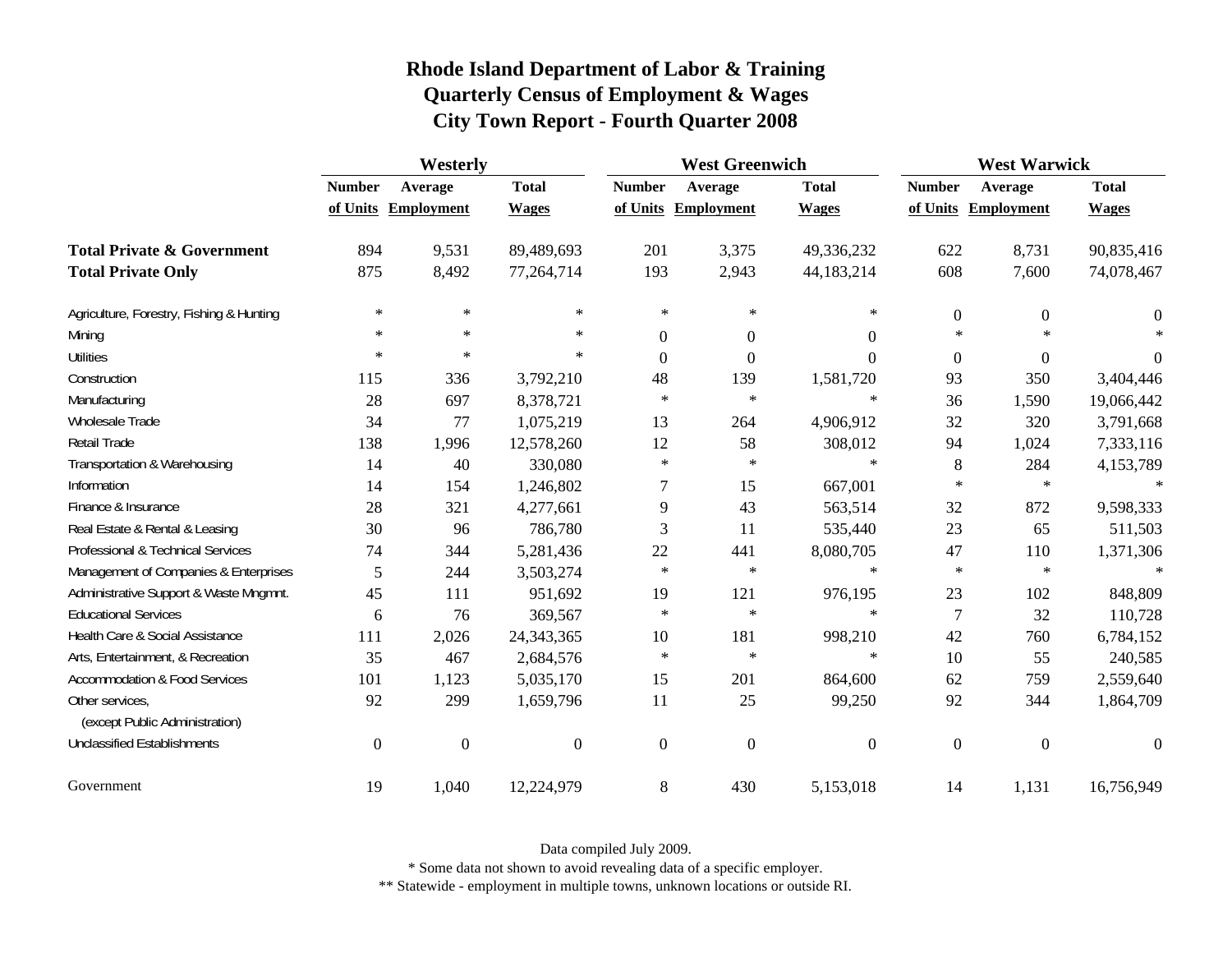|                                          |                  | Woonsocket        |                  | Statewide **     |                     |                  |  |
|------------------------------------------|------------------|-------------------|------------------|------------------|---------------------|------------------|--|
|                                          | <b>Number</b>    | Average           | <b>Total</b>     | <b>Number</b>    | Average             | <b>Total</b>     |  |
|                                          | of Units         | <b>Employment</b> | <b>Wages</b>     |                  | of Units Employment | <b>Wages</b>     |  |
| <b>Total Private &amp; Government</b>    | 859              | 15,279            | 162,003,335      | 2,715            | 7,213               | 128,642,384      |  |
| <b>Total Private Only</b>                | 839              | 13,648            | 139,510,010      | 2,713            | 7,210               | 128,630,465      |  |
| Agriculture, Forestry, Fishing & Hunting | $\boldsymbol{0}$ | $\boldsymbol{0}$  | $\boldsymbol{0}$ | $\boldsymbol{0}$ | $\boldsymbol{0}$    | $\boldsymbol{0}$ |  |
| Mining                                   | $\boldsymbol{0}$ | $\theta$          | $\theta$         | 0                | 0                   | $\theta$         |  |
| <b>Utilities</b>                         | $\boldsymbol{0}$ | $\theta$          | $\theta$         | $\ast$           | $\ast$              | $\ast$           |  |
| Construction                             | 70               | 294               | 3565074          | 246              | 594                 | 7,623,977        |  |
| Manufacturing                            | 67               | 1,209             | 12,358,240       | 16               | 18                  | 358,868          |  |
| <b>Wholesale Trade</b>                   | 49               | 346               | 4,646,425        | 983              | 1,856               | 47,091,624       |  |
| Retail Trade                             | 123              | 1,965             | 13,923,593       | 84               | 478                 | 9,033,007        |  |
| Transportation & Warehousing             | 17               | 799               | 6,457,874        | 40               | 61                  | 1,117,038        |  |
| Information                              | 11               | 116               | 1,057,283        | 147              | 451                 | 5,293,672        |  |
| Finance & Insurance                      | 23               | 187               | 2,085,498        | 129              | 275                 | 5,407,266        |  |
| Real Estate & Rental & Leasing           | 35               | 155               | 1,699,622        | 28               | 48                  | 874,006          |  |
| Professional & Technical Services        | 67               | 380               | 6,105,305        | 447              | 805                 | 13,162,513       |  |
| Management of Companies & Enterprises    | $\ast$           | $\ast$            | ∗                | 34               | 325                 | 17,271,770       |  |
| Administrative Support & Waste Mngmnt.   | 38               | 541               | 4,853,434        | 293              | 1,578               | 13,410,531       |  |
| <b>Educational Services</b>              | 15               | 324               | 2,688,336        | 45               | 119                 | 833,965          |  |
| Health Care & Social Assistance          | 111              | 3,640             | 32,470,389       | 43               | 180                 | 2,907,486        |  |
| Arts, Entertainment, & Recreation        | 8                | 99                | 417,307          | 19               | 44                  | 383,251          |  |
| <b>Accommodation &amp; Food Services</b> | 94               | 1,142             | 3,844,910        | 23               | 189                 | 1,371,620        |  |
| Other services,                          | 102              | 528               | 2,460,434        | 80               | 162                 | 2,202,549        |  |
| (except Public Administration)           |                  |                   |                  |                  |                     |                  |  |
| <b>Unclassified Establishments</b>       | ∗                | $\ast$            | $\ast$           | $\ast$           | ∗                   | ∗                |  |
| Government                               | 20               | 1,632             | 22,493,325       | $\overline{2}$   | 3                   | 11,919           |  |

Data compiled July 2009.

\* Some data not shown to avoid revealing data of a specific employer.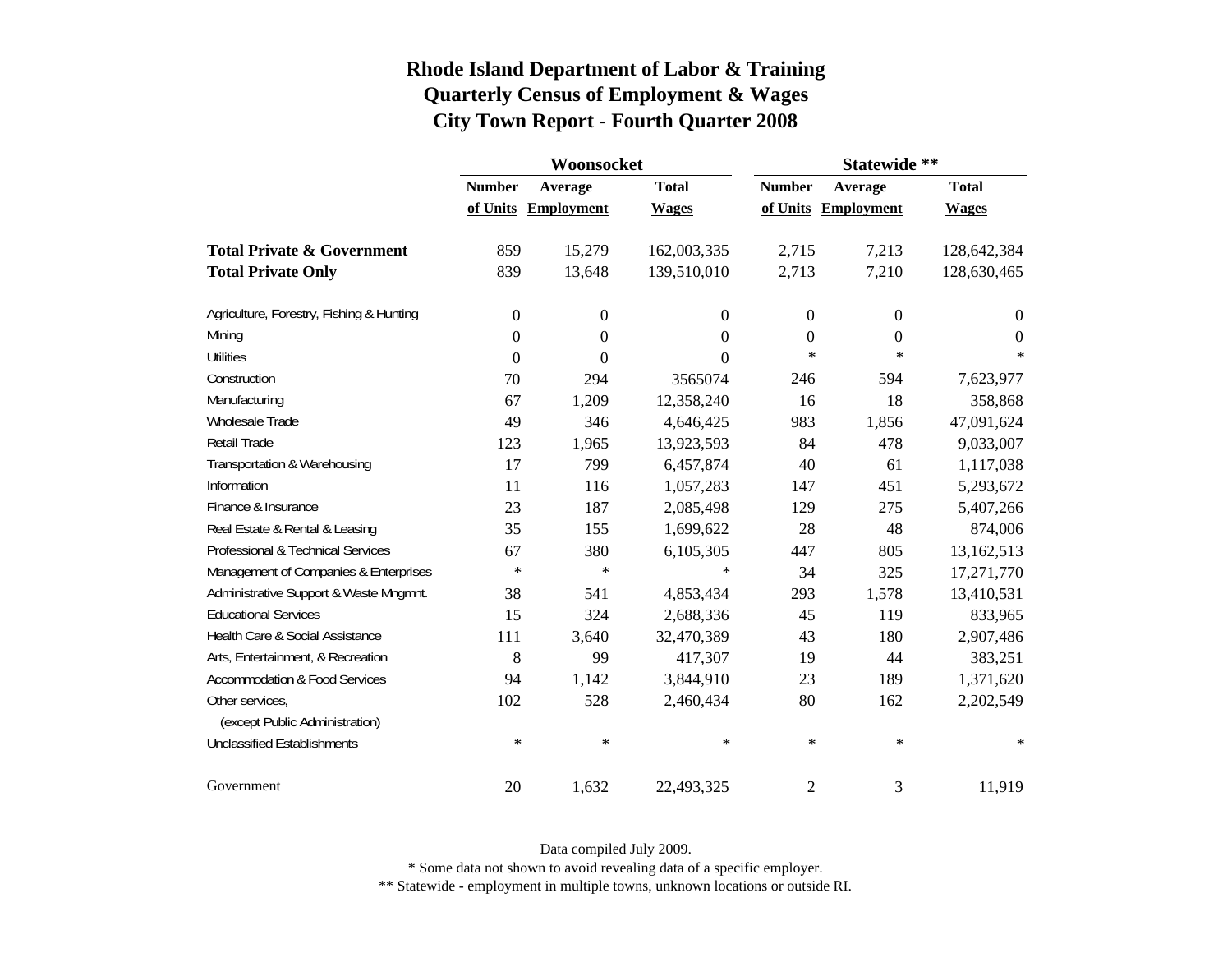|                                                   | <b>Bristol County</b> |                   |                  | <b>Kent County</b> |                   |              | <b>Newport County</b> |                   |              |
|---------------------------------------------------|-----------------------|-------------------|------------------|--------------------|-------------------|--------------|-----------------------|-------------------|--------------|
|                                                   | <b>Number</b>         | Average           | <b>Total</b>     | <b>Number</b>      | Average           | <b>Total</b> | <b>Number</b>         | Average           | <b>Total</b> |
|                                                   | of Units              | <b>Employment</b> | <b>Wages</b>     | of Units           | <b>Employment</b> | <b>Wages</b> | of Units              | <b>Employment</b> | <b>Wages</b> |
| <b>Total Private &amp; Government</b>             | 1,502                 | 14,828            | 135,719,522      | 5,683              | 78,001            | 793,610,258  | 3,388                 | 39,299            | 459,960,245  |
| <b>Total Private Only</b>                         | 1,467                 | 12,603            | 110,175,633      | 5,596              | 70,010            | 685,288,358  | 3,292                 | 31,895            | 328,009,037  |
| Agriculture, Forestry, Fishing & Hunting          | $\ast$                | $\ast$            | $\ast$           | 12                 | 44                | 222,789      | 45                    | 232               | 1,656,038    |
| Mining                                            | $\overline{0}$        | $\boldsymbol{0}$  | $\boldsymbol{0}$ | 3                  | 14                | 179,065      | 5                     | 23                | 296,131      |
| <b>Utilities</b>                                  | $\ast$                | $\ast$            | $\ast$           | $\ast$             | $\ast$            | $\ast$       | 3                     | 46                | 922,631      |
| Construction                                      | 225                   | 764               | 8,547,524        | 685                | 3,510             | 46,957,355   | 389                   | 1,809             | 23,274,460   |
| Manufacturing                                     | 125                   | 2,282             | 25, 135, 854     | 290                | 8,110             | 107,495,787  | 95                    | 2,732             | 49,124,918   |
| Wholesale Trade                                   | 89                    | 368               | 6,791,241        | 427                | 3,021             | 46,588,867   | 189                   | 665               | 10,036,825   |
| Retail Trade                                      | 146                   | 1,316             | 7,981,676        | 720                | 12,238            | 79,024,653   | 446                   | 4,212             | 30,292,518   |
| Transportation & Warehousing                      | 19                    | 360               | 2,606,661        | 135                | 3,250             | 30,341,076   | 73                    | 548               | 3,617,292    |
| Information                                       | 23                    | 125               | 1,559,817        | 72                 | 1,478             | 19,711,802   | 53                    | 723               | 9,816,609    |
| Finance & Insurance                               | 57                    | 413               | 4,635,323        | 325                | 4,337             | 57,097,748   | 122                   | 869               | 12,794,062   |
| Real Estate & Rental & Leasing                    | 43                    | 69                | 627,403          | 215                | 1,564             | 13,289,780   | 132                   | 694               | 7,010,207    |
| Professional & Technical Services                 | 141                   | 290               | 4,711,825        | 647                | 3,227             | 48,849,847   | 424                   | 3,151             | 57,933,022   |
| Management of Companies & Enterprises             | 11                    | 42                | 640,525          | 35                 | 1,582             | 24,968,530   | 24                    | 577               | 9,385,506    |
| Administrative Support & Waste Mngmnt.            | 93                    | 423               | 3,146,355        | 355                | 2,770             | 23,894,930   | 203                   | 1,127             | 11,361,183   |
| <b>Educational Services</b>                       | 24                    | 1,580             | 16,347,102       | 67                 | 1,408             | 14,237,915   | 52                    | 1,159             | 13,574,629   |
| Health Care & Social Assistance                   | 114                   | 2,055             | 16,582,419       | 518                | 11,587            | 120,454,500  | 236                   | 4,216             | 36,398,004   |
| Arts, Entertainment, & Recreation                 | 32                    | 326               | 2,163,848        | 78                 | 793               | 3,770,993    | 98                    | 1,529             | 11,420,906   |
| <b>Accommodation &amp; Food Services</b>          | 127                   | 1,514             | 5,026,537        | 446                | 8,393             | 31,621,708   | 356                   | 5,925             | 27,862,247   |
| Other services,<br>(except Public Administration) | 191                   | 653               | 3,483,914        | 565                | 2,679             | 16,581,013   | 347                   | 1,656             | 11,231,849   |
| <b>Unclassified Establishments</b>                | $\mathbf{0}$          | $\boldsymbol{0}$  | $\boldsymbol{0}$ | $\ast$             | $\ast$            | $\ast$       | $\mathbf{0}$          | $\overline{0}$    | $\theta$     |
| Government                                        | 35                    | 2,225             | 25,543,889       | 87                 | 7,991             | 108,321,900  | 96                    | 7,404             | 131,951,208  |

Data compiled July 2009.

\* Some data not shown to avoid revealing data of a specific employer.